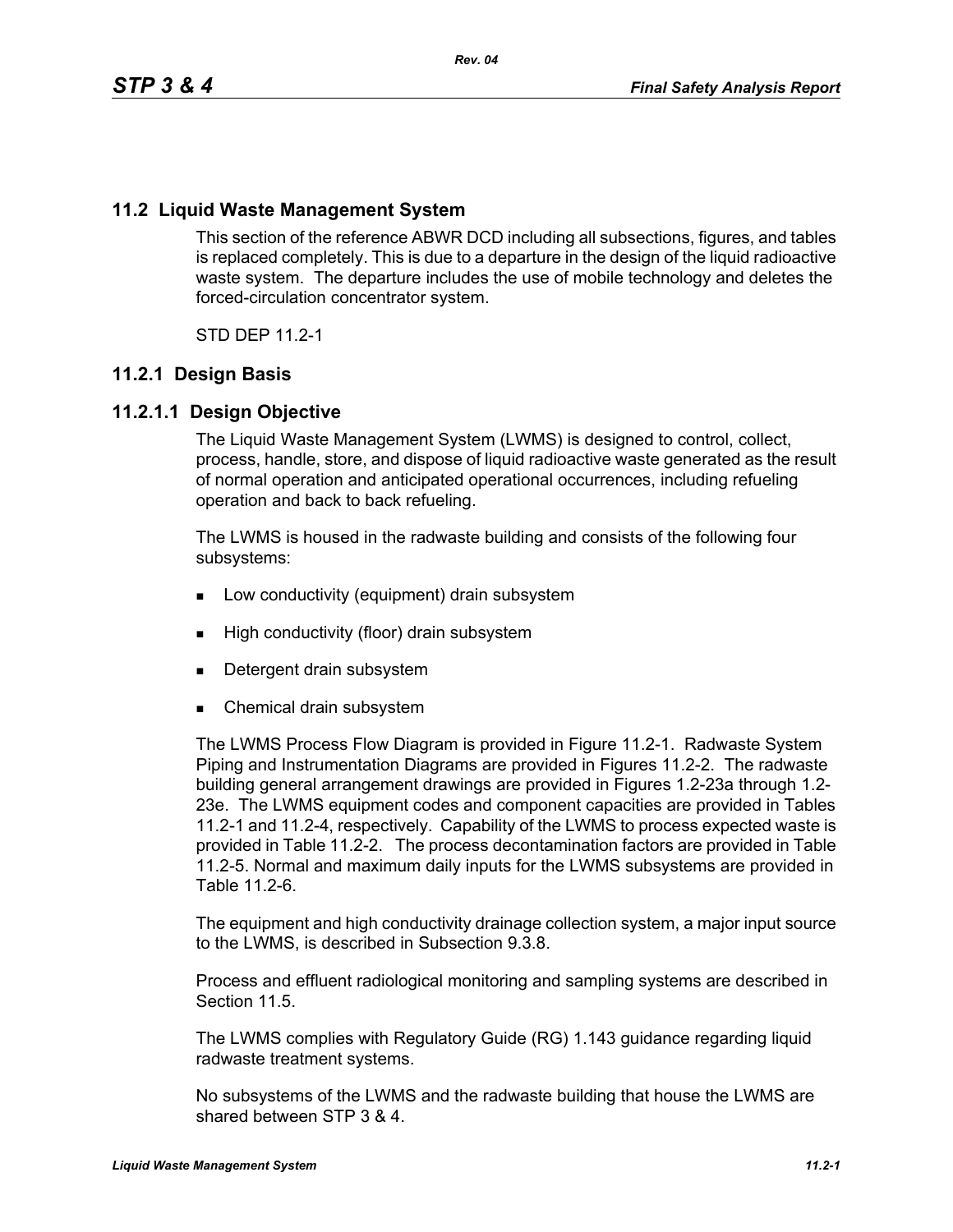## **11.2.1.2 Design Criteria**

The criteria considered in the design of this system include (1) minimization of solid waste shipped for burial, (2) reduction in personnel exposure, (3) minimization of offsite releases, and (4) maximizing the quality of water returned to the primary system. 'Minimization' is based on good engineering practice, and/or cost benefit analysis to keep waste generation and dose as low as reasonably achievable.

The design criteria for the LWMS are:

- The LWMS is designed so that no potentially radioactive liquids can be discharged to the environment unless they have been sampled and verified to be within the limits for discharge. Off-site radiation exposures on an annual average basis are within the limits of 10 CFR 20 and 10 CFR 50 Appendix I.
- The LWMS is designed to meet the requirements of General Design Criteria (GDC) 60 and 61 and the guidance of RG 1.143. RG 1.143 provides design guidance in regard to natural phenomena hazards, internal and external man-induced hazards, and quality group classification and quality assurance provisions for radioactive waste management systems; structures and components. Further, it describes provisions for mitigating Design Basis Accidents (DBA) and controlling releases of liquids containing radioactive materials, e.g., spills or tank overflows, from all plant systems outside reactor containment (see Table 11.2-1 Equipment Codes for Radwaste Equipment from RG 1.143).
- The LWMS is designed to keep the exposure to plant personnel "As Low As Reasonably Achievable" (ALARA) during normal operation and plant maintenance, in accordance with RG 8.8.
- All atmospheric liquid radwaste tanks are provided with an overflow connection at least the size of the largest inlet connection. The overflow is connected below the tank vent and above the high-level alarm instrument location. Each collection tank room is designed to contain the maximum liquid inventory in the event that the tank ruptures as described in Subsection 11.2.2.5. The radwaste building walls are sealed and coated. Tank cubicle liners are utilized to prevent accidental releases to the environment.
- The system is designed to control releases of radioactive materials within the numerical design objectives of Appendix I to 10 CFR 50.
- The system is designed to provide sufficient capacity, redundancy, and flexibility to meet the concentration limits of 10 CFR 20 during periods of equipment downtime and during operation at design basis fuel leakage (see Table 11.2-2 for capability of the four subsystems to process maximum inputs).

Compliance with numerical guidelines in Appendix I to 10 CFR 50 for offsite radiation doses as a result of liquid effluents during normal plant operations, including anticipated operational occurrences, is provided in Subsection 12.2.2.2. To demonstrate compliance with Section II, paragraph D of Appendix I, a cost-benefit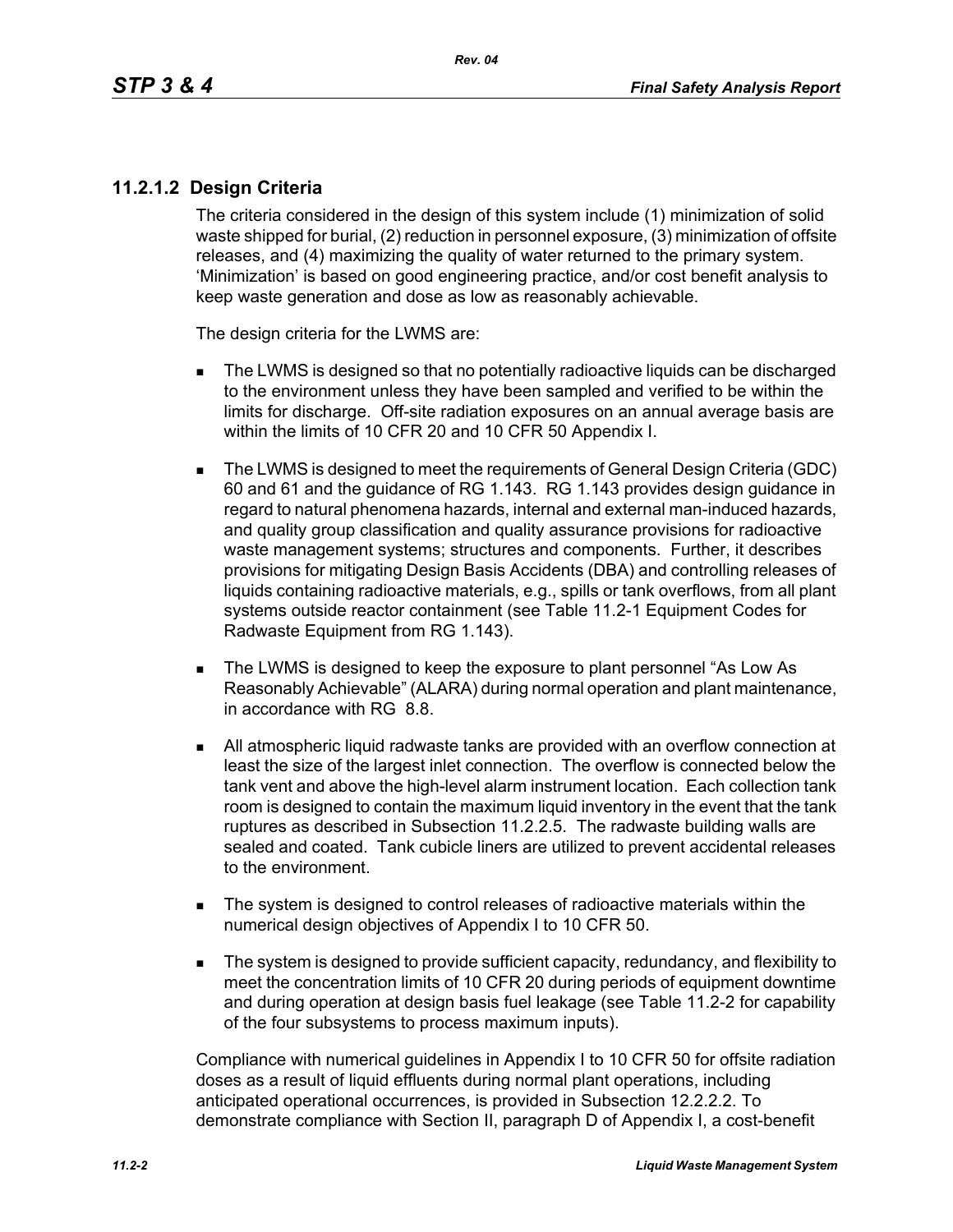analysis was performed in accordance with the guidance of Regulatory Guide 1.110. The analysis postulated the addition of three (3) augments to the LWMS of reasonably demonstrated technologies. These augments were:

- **the addition of one low capacity evaporator to the liquid discharge stream, or**
- the addition of the lowest capacity demineralizer to the liquid discharge stream, or
- the addition of one 10,000 gallon holdup tank to the liquid discharge stream(least cost option).

Regulatory Guide 1.110 cost data used to evaluate the three augments to the LWMS are summarized in the Table 11.2-7.

The total annual costs associated with implementing the three augments to the LWMS and the corresponding benefit-cost ratio are determined using the methodology prescribed in Regulatory Guide 1.110, the cost data provided in Table 11.2-7, and the collective 50 mile total body dose (due to liquid releases) that is presented in Table 5.4-9 of the STP 3 & 4 Environmental Report. The collective 50 mile total body dose is conservatively considered to be the total dose saved as a result of implementing each augment to the LWMS. The total annual cost of each augment to the LWMS and the associated benefit cost ratio are summarized in Table 11.2-8. These results demonstrate that the total annual cost associated with each augment to the LWMS, including the least cost option is substantially larger than the benefit derived from each augment. The cost-benefit numerical analysis, required by 10 CFR 50 Appendix I Section II Paragraph D, demonstrates that the addition of items to the LWMS of reasonably demonstrated technology will not provide a favorable cost benefit. Therefore, the STP 3 & 4 prescribed LWMS meets the numerical guides for dose design objectives.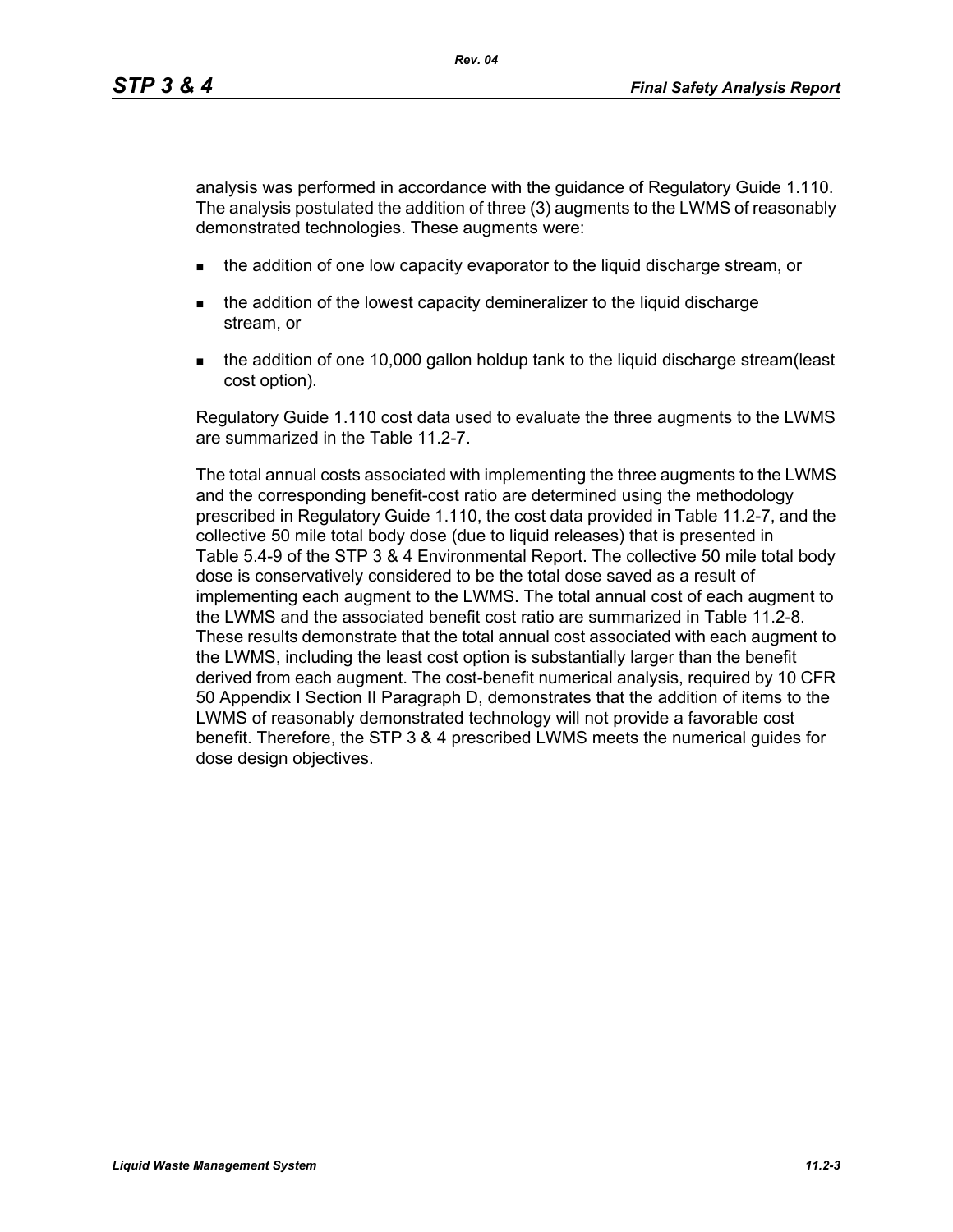|                                                          |                               | Table 11.2-7 REGULATORY GUIDE 1.110 COST DATA (1)<br>(Costs are in 1000s of 1975 Dollars) |                       |
|----------------------------------------------------------|-------------------------------|-------------------------------------------------------------------------------------------|-----------------------|
| Cost-Benefit<br>Parameter                                | 15 gpm Radwaste<br>Evaporator | 50 gpm Demineralizer<br>(BWR 2nd Waste<br>Demineralizer in Series)                        | 10,000<br>Gallon Tank |
| Equipment and<br>Material Direct Cost <sup>(2)</sup>     | 386                           | 43                                                                                        | 55                    |
| Direct Labor Cost<br>$(DLC)^{(2)}$                       | 201                           | 29                                                                                        | 43                    |
| Labor Cost<br><b>Correction Factor</b><br>$(LCCF)^{(3)}$ |                               | 1                                                                                         | 1                     |
| <b>Annual Operating</b><br>Cost (AOC)                    | 20                            | 15                                                                                        | 1                     |
| <b>Annual Maintenance</b><br>Cost (AMC)                  | 30                            | 5                                                                                         | $\overline{2}$        |

Notes:

(1) All costs are on a per unit basis.

- (2) Equipment and Material Direct Costs and Direct Labor Costs are from Table A-1 of Regulatory Guide 1.110.
- (3) The Labor Cost Correction Factors are from Table A-4 of Regulatory Guide 1.110. The lowest LCCF is chosen which maximizes the benefit.
- (4) The Annual Operating Costs are from Table A-2 of Regulatory Guide 1.110.
- (5) The Annual Maintenance Costs are from Table A-3 of Regulatory Guide 1.110.

|                                                                                         | Table 11.2-8 Liquid Radwaste Augment Benefit Cost Ratio Summary |                                                                         |                                                                       |                              |
|-----------------------------------------------------------------------------------------|-----------------------------------------------------------------|-------------------------------------------------------------------------|-----------------------------------------------------------------------|------------------------------|
| Augments                                                                                | <b>Total Annual Costs</b><br>(1975 Dollars)                     | Collective 50 Mile<br>Total Body Dose<br>Saved per Year<br>(Person-Rem) | Benefit in<br>1975 Dollars<br>(1000 dollars<br>x Person<br>Rem Saved) | <b>Benefit</b><br>Cost Ratio |
| 15 gpm<br>Radwaste<br>Evaporator                                                        | 117,940                                                         | 0.003                                                                   | 3.00                                                                  | 2.54E-05                     |
| 50 gpm<br>Demineralizer<br>(BWR 2 <sup>nd</sup><br>Waste<br>Demineralizer<br>in Series) | 28,330                                                          | 0.003                                                                   | 3.00                                                                  | 1.06E-04                     |
| 10,00 Gallon<br>Tank                                                                    | 14,340                                                          | 0.003                                                                   | 3.00                                                                  | 2.09E-04                     |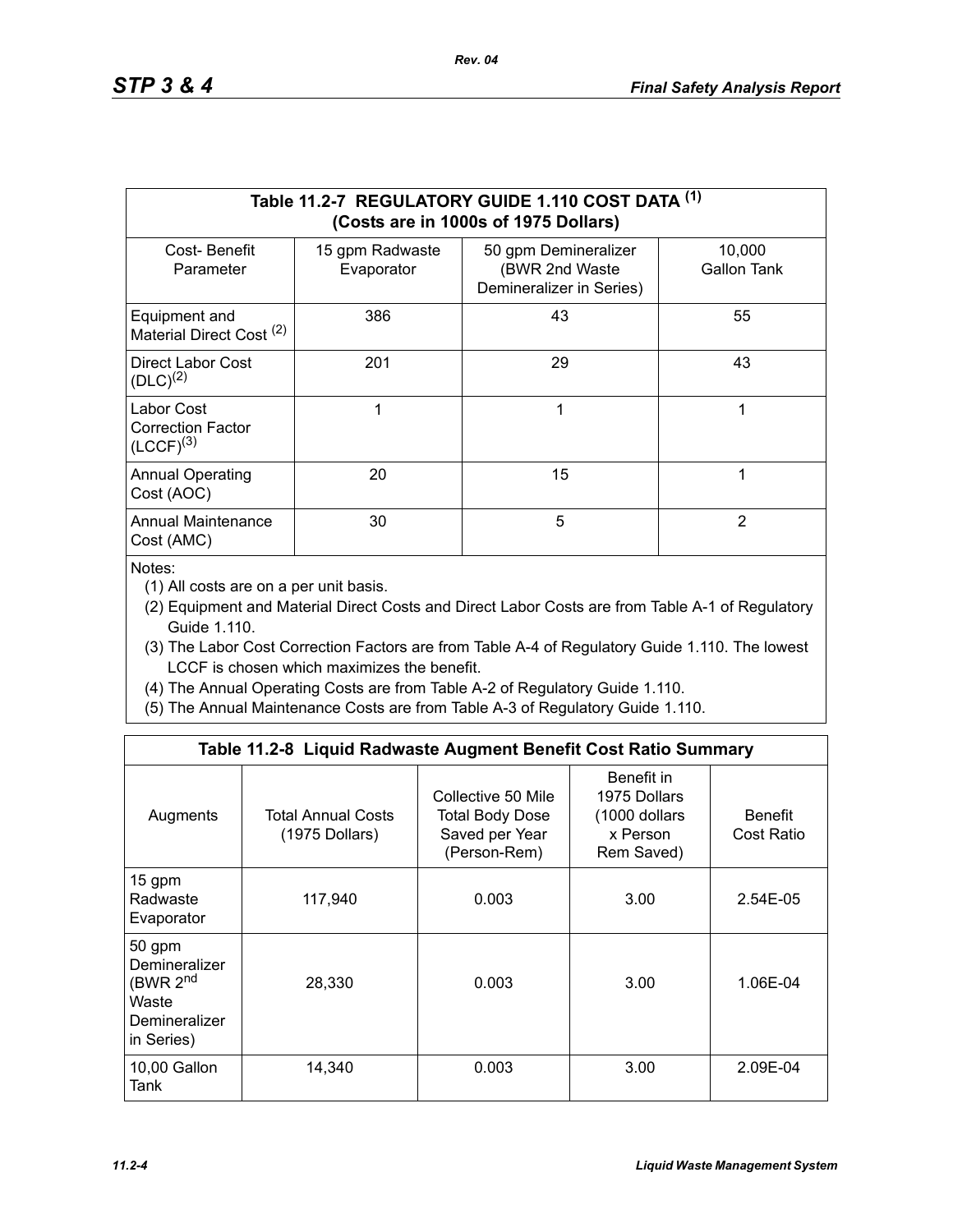Process and effluent radiological monitoring systems are described in Section 11.5.

The LWMS has no safety-related function. Failure of the system does not compromise any safety-related system or component nor does it prevent shutdown of the plant. No interface with the Class IE electrical system exists.

STP 3 & 4 is responsible, initially and subsequently, for the identification of mobile/portable LWMS connections that are considered non-radioactive, but later may become radioactive through interfaces with radioactive systems; i.e., a non-radioactive system becomes contaminated due to leakage, valving errors or other operating conditions in radioactive systems. STP 3 & 4 uses operating procedures to ensure the guidance and information in Inspection and Enforcement (IE) Bulletin 80-10 (May 6, 1980) is followed. The LWMS mobile systems are not connected to the potable or sanitary water system. All non-radioactive connections (e.g., makeup water for flushing, service air for sluicing process) to the radwaste system (including the mobile system) contain double isolation e.g., check valves and isolation valve to prevent cross contamination.

Subsection 11.2.1.2.4 addresses design requirements to minimize contamination of the facility and environment, facilitate decommissioning, and minimize the generation of radioactive waste, in compliance with 10 CFR 20.1406 including design requirements for connections that are considered non-radioactive, but later may become radioactive through interfaces with radioactive systems.

#### **11.2.1.2.1 Quality Classification, Construction, and Testing Requirements**

The quality group classification, and corresponding codes and standards that apply to the design of the LWMS are discussed in FSAR Section 3.2.

The non-safety related SSC Quality Control Program for the LWMS is described in the STP 3 & 4 Quality Assurance Program description in section 17.5S.

#### **11.2.1.2.2 Seismic Design**

The seismic category and corresponding codes and standards that apply to the design of the LWMS are discussed in FSAR Section 3.2.

#### **11.2.1.2.3 Occupational Exposure**

Design features to minimize occupational exposure include:

- **Design of equipment for easier decontamination in order to reduce maintenance** time
- **Location of instruments requiring calibration in a central station outside of** equipment cells
- Arrangement of shield wall penetrations to avoid direct exposure to normally occupied areas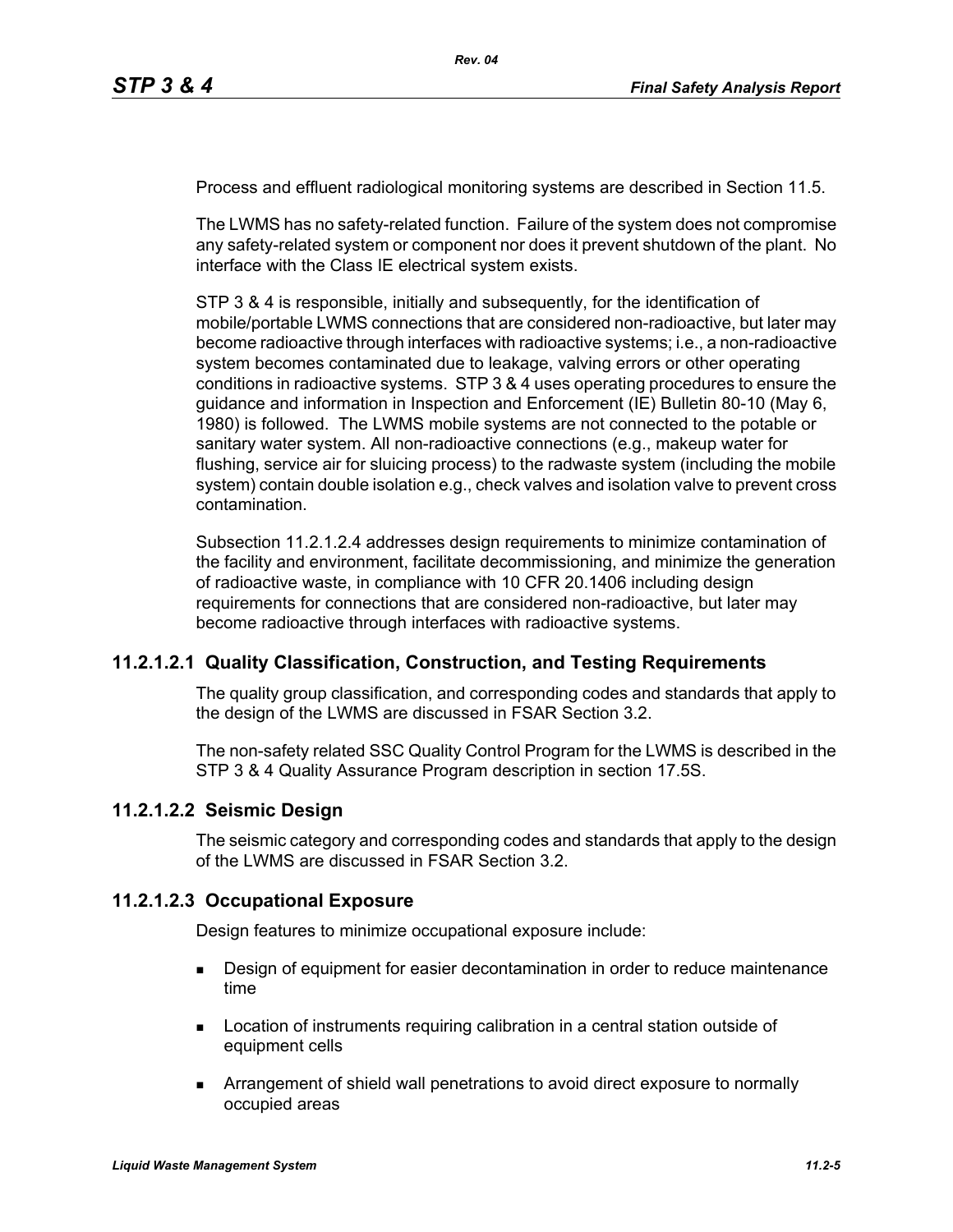*Rev. 04*

- **Piping design to minimize crud traps and plateout (there are no socket welds in** contaminated piping systems)
- **Provision for remote pipe and equipment flushing**
- **Utilization of remote viewing and handling equipment as appropriate**
- A centralized sampling station to minimize exposure time
- **Controlled tank vents**

# **11.2.1.2.4 Minimization of Contamination and Radwaste Generation**

The LWMS radwaste system, including mobile units as applicable, is designed to minimize contamination of the facility and environment, facilitate decommissioning, and minimize the generation of radioactive waste, in compliance with 10 CFR 20.1406. The following radwaste system design features meet 10 CFR 20.1406 requirements:

- **EXECTED EXECTED EXECTED EXECTED** Leakage is controlled and collected to reduce contamination of building floors and interconnecting systems (by use of curbing, floor sloping to local drains, floor-tofloor seals over expansion joints, wall-to-floor joint seals, sheathed hoses, drip pans or containment boxes, backflow preventers, siphon breakers, self-sealing quick disconnects, etc.).
- The Condensate Storage Tank, which is located outdoors (Figure 1.2-37 Plot Plan), has liquid level monitoring with alarms in the control room. The tank overflows, drains and sample lines are routed to the LWMS. A dike is provided around the tank to prevent runoff in the event of a tank overflow. A drain within the dike is routed to the LWMS.
- The radwaste system design minimizes embedding contaminated piping in concrete, to the extent practicable.
- **Provisions are included to clean contaminated materials (e.g., system** components, equipment) and reuse resin beds when feasible.
- Mobile liquid radwaste treatment systems with interconnections to permanently installed radwaste system components include provisions that (i) avoid the contamination of nonradioactive systems, (ii) prevent uncontrolled and unmonitored releases of radioactive materials into the environment, and (iii) avoid connections with potable and sanitary water systems.
- **Pressure testing of temporary and flexible lines, system piping embedded in** concrete, and effluent discharge lines or piping buried in soils are performed in accordance with RG 1.143 guidance.
- Corrosion resistant properties of all system piping and valves associated with transfer lines to storage tanks and discharge piping in soils and concrete are included. The LWMS also includes features designed for early detection of leaks and spills (e.g., leak detection sumps and wells).

 $\blacksquare$ 

ı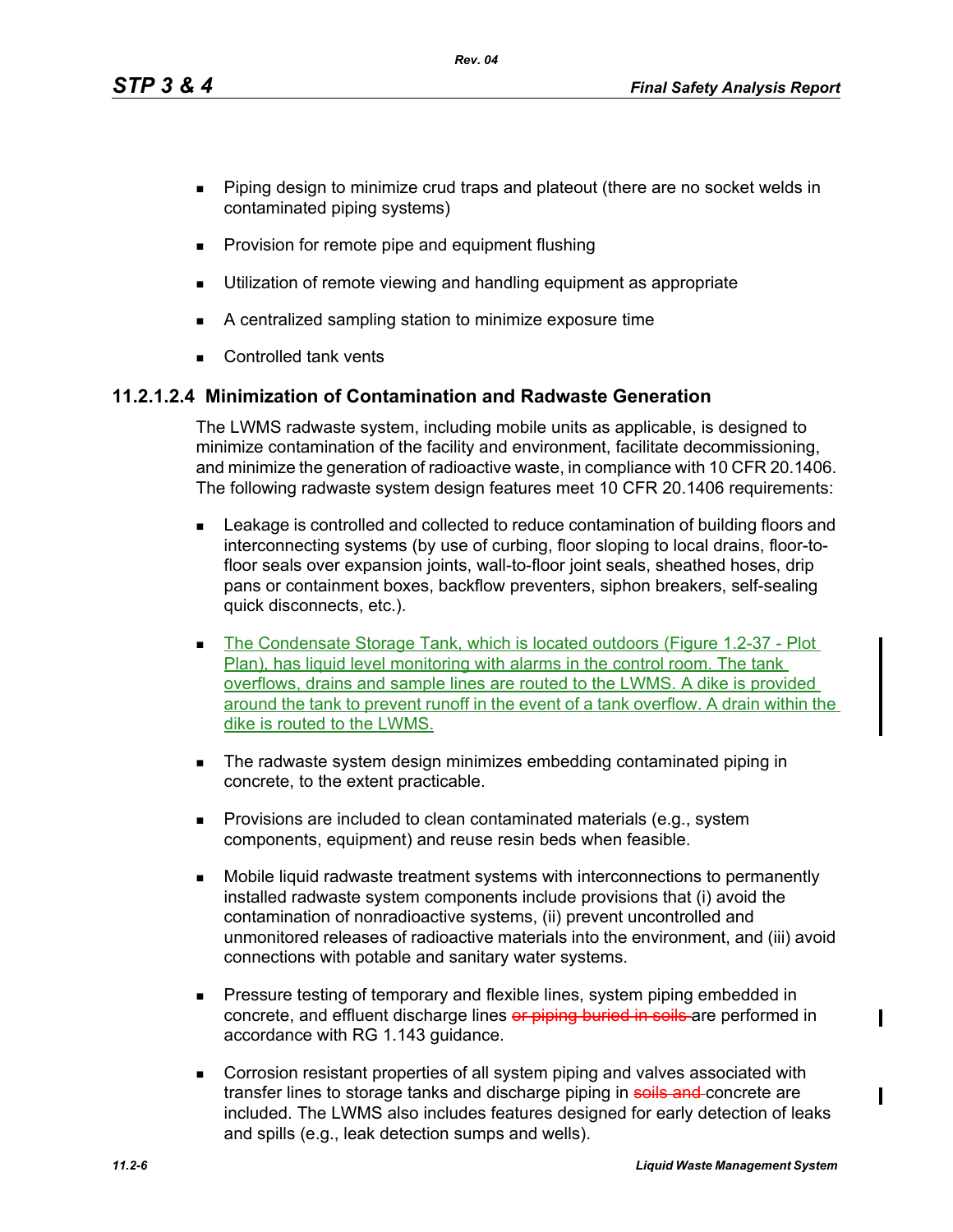# **11.2.1.2.4.1 Minimization of Contamination to Facilitate Decommissioning**

Examples of the design features for operation that minimize contamination and facilitate decommissioning are as follows:

- Equipment design minimizes the buildup of radioactive material and facilitates flushing of crud traps.
- **Equipment design contains provisions for draining, flushing, and decontamination** of the equipment and associated piping.
- In order to minimize leakage and releases of radioactive gases, pressure retaining components of process systems utilize welded construction to the maximum practicable extent. Flanged joints or suitable rapid disconnect fittings are used where maintenance or operational requirements clearly indicate that such construction is preferable. Pitching of lines is applied where possible to minimize the potential for entrapment of radioactive material.
- Radwaste system connections including to the mobile system for the process of radioactive liquid waste (including slurries and sludges) utilize welded construction to the maximum practicable extent.
- All non-radioactive connections (e.g., makeup water for flushing, service air for sluicing process) to the radwaste system (including the mobile system) contain double isolation e.g., check valves and isolation valve to prevent cross contamination of the radioactive system. The radwaste mobile systems are not connected to the potable or sanitary water system.
- All radwaste system components, piping and valves are constructed of corrosion resistant material compatible with the process fluid.
- Penetrations through outer walls of the radwaste building are sealed to prevent miscellaneous leaks to the environment.
- Equipment vents, to the maximum extent possible, are piped directly to the radwaste building HVAC system to prevent airborne contamination of the radwaste building.
- Appropriately sloped floors and floor drains are provided in areas where potential for a spill exists to limit the extent of contamination.
- **Provisions for epoxy-type or steel wall and floor coverings which provide smooth** surfaces to minimize contamination and facilitate decontamination.
- **Low conductivity and high conductivity sumps are stainless steel lined to reduce** crud buildup and to facilitate decontamination.
- Radwaste tanks containing radioactive liquids are located in shielded compartments. The tank compartments are designed to contain leakage and the postulated failure of a tank or pipe rupture as described in Subsection 11.2.2.5.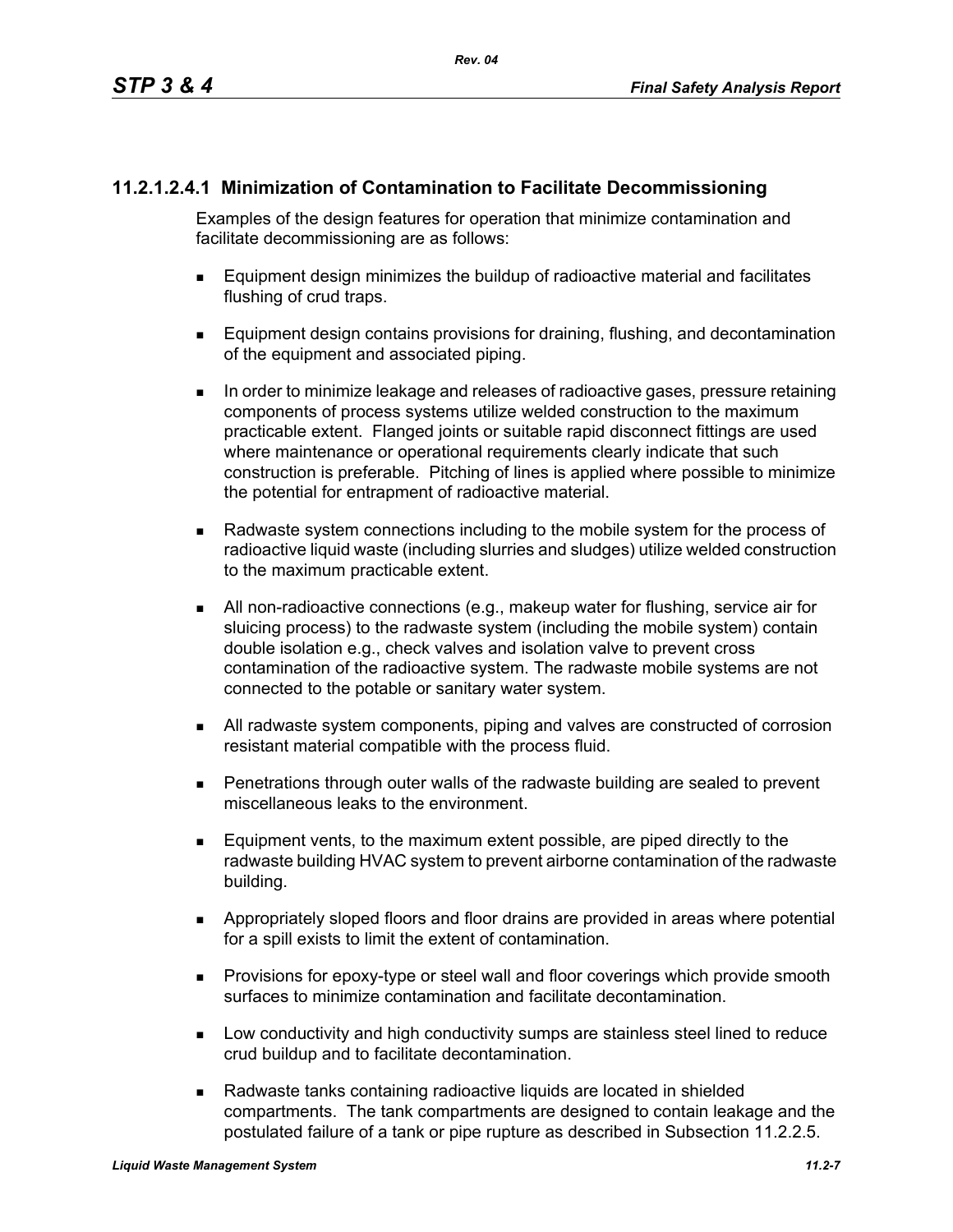*Rev. 04*

- Curbs, drip pans or thresholds with floor drains routed to the radwaste system are provided for pumps and mobile treatment systems. Leakage is prevented from entering unmonitored and non-radioactive systems and ductwork in the area.
- System controls provide interlocks to prevent spillage from potential operator errors as well as equipment failure and provisions to collect leakage from LWMS. Therefore, no single operator error or equipment malfunction (single failure) results in an uncontrolled release of radioactive material to the environment.
- The LWMS provides one discharge line to the Main Coolant Reservoir (MCR) via the circulating water system. Administrative control and radiation monitoring equipment are placed on this line to measure the activity discharged, to assure no unintended release, and to assure that specified limits are not exceeded. A high radiation signal from this monitor will close the discharge valve.

## **11.2.1.2.4.2 Minimization of Radioactive Waste Generation**

Examples of the design features to minimize the generation of radioactive waste include the following:

- The LWMS is divided into four subsystems (low conductivity waste (LCW) subsystem, high conductivity waste (HCW) subsystem, detergent waste subsystem, and chemical drain subsystem) which segregate the various types of liquid radwaste based on their composition and process requirements. The segregation is used to help provide the optimum water quality and radionuclide removal prior to recycle to the condensate storage tank or plant discharge. The segregation of the LWMS allows optimization of the LWMS treatment process and minimizes the generation of sludge and spent resin from the LWMS treatment. The sludge and spent resin generated from the radioactive material removed from the LWMS are transferred to the solid waste system for disposal.
- **The LWMS is designed with margin so that liquid waste should not be discharged** except as needed to maintain the plant water balance. The radwaste system is designed to maximize the recycling of water within the plant, which minimizes the releases of liquid to the environment. Maximizing recycling serves to minimize the potential for exposure of personnel in unrestricted areas from the liquid release pathway.
- Regeneration of the condensate demineralizers is not performed. Resin regeneration, produces a large volume of waste, every three to five days. The resin is replaced when necessary. Also, the filtration of condensate through high efficiency filters upstream of the condensate demineralizers reduces the amount of insoluble solids which come into contact with the resin.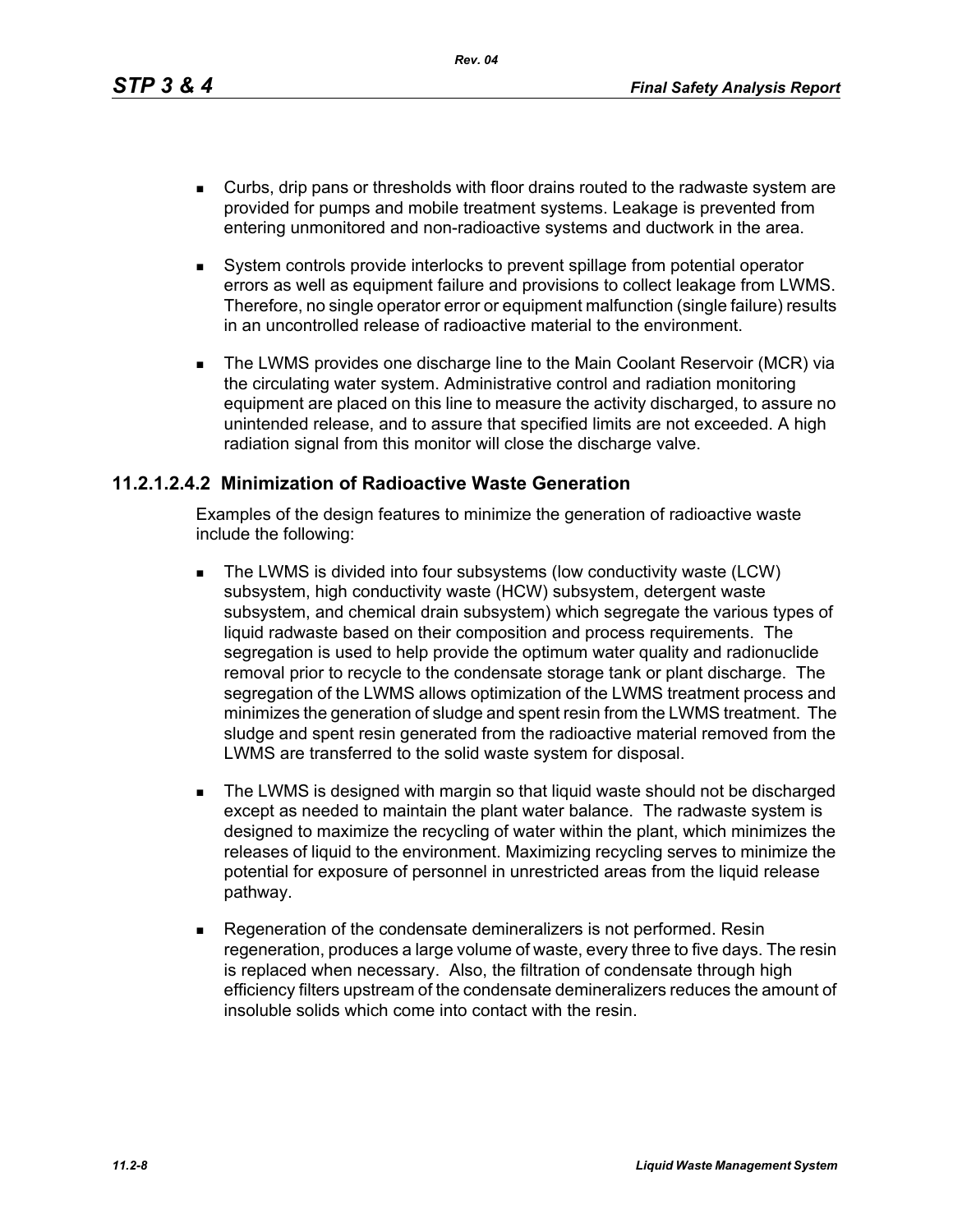# **11.2.2 System Description**

The LWMS collects, monitors, processes, stores, and disposes of potentially radioactive liquid waste collected throughout the plant.

The low and high conductivity drainage systems are described in Section 9.3.

Potentially radioactive liquid wastes are collected in tanks located in the radwaste building. System components are designed and arranged in shielded enclosures to minimize exposure to plant personnel during operation, inspection, and maintenance. Tanks, processing equipment, pumps, valves, and instruments that may contain radioactivity are located in controlled access areas.

The LWMS normally operates on a batch basis. In the event of liquid waste input surge, such as from refueling operations, including back to back refueling, the LWMS is operated on a continuous basis to support plant operation. Provisions for sampling at important process points are included. Protection against accidental discharge is provided by detection and alarm of abnormal conditions and by administrative controls.

The LWMS is divided into four subsystems, so that the liquid wastes from various sources can be segregated and processed separately, based on the most economical and efficient process for each specific type of impurity and chemical content. Crossconnections between subsystems provide additional flexibility in processing the wastes by alternate methods and provide redundancy if one subsystem is not operating.

The LWMS is designed to treat process liquids with radionuclide concentrations associated with the design basis fuel leakage and produce water suitable for recycling to the condensate storage tank. Operational and outage related water balance considerations occasionally may require the discharge of processed radioactive effluent from the sample tanks to the environment, in which case concentrations of radionuclides in the effluent will meet the requirements of 10 CFR 20. Radiation exposure to persons in unrestricted areas resulting from liquid waste discharged during normal operation and anticipated operational occurrences will be less than the values specified in 10 CFR 50, Appendix I. Liquid discharge to the MCR via the circulating water system can be initiated from only one sample tank at a time through a locked-closed valve that is under administrative control. The discharge sequence is initiated manually. No single error or failure will result in discharge to the MCR via the circulating water system. The LWMS provides one discharge line to the MCR via the circulating water system for the release of liquid. Radiation monitoring equipment is placed on this line to measure the activity discharged and to assure that specified limits are not exceeded. A high radiation signal from this monitor automatically closes the discharge valve. The discharge line is fed by either the hot shower drain (HSD) sample tank (a very low level radioactivity source) or one of the LCW or HCW sample tanks.

The LWMS consists of the following four process subsystems described in the following subsections.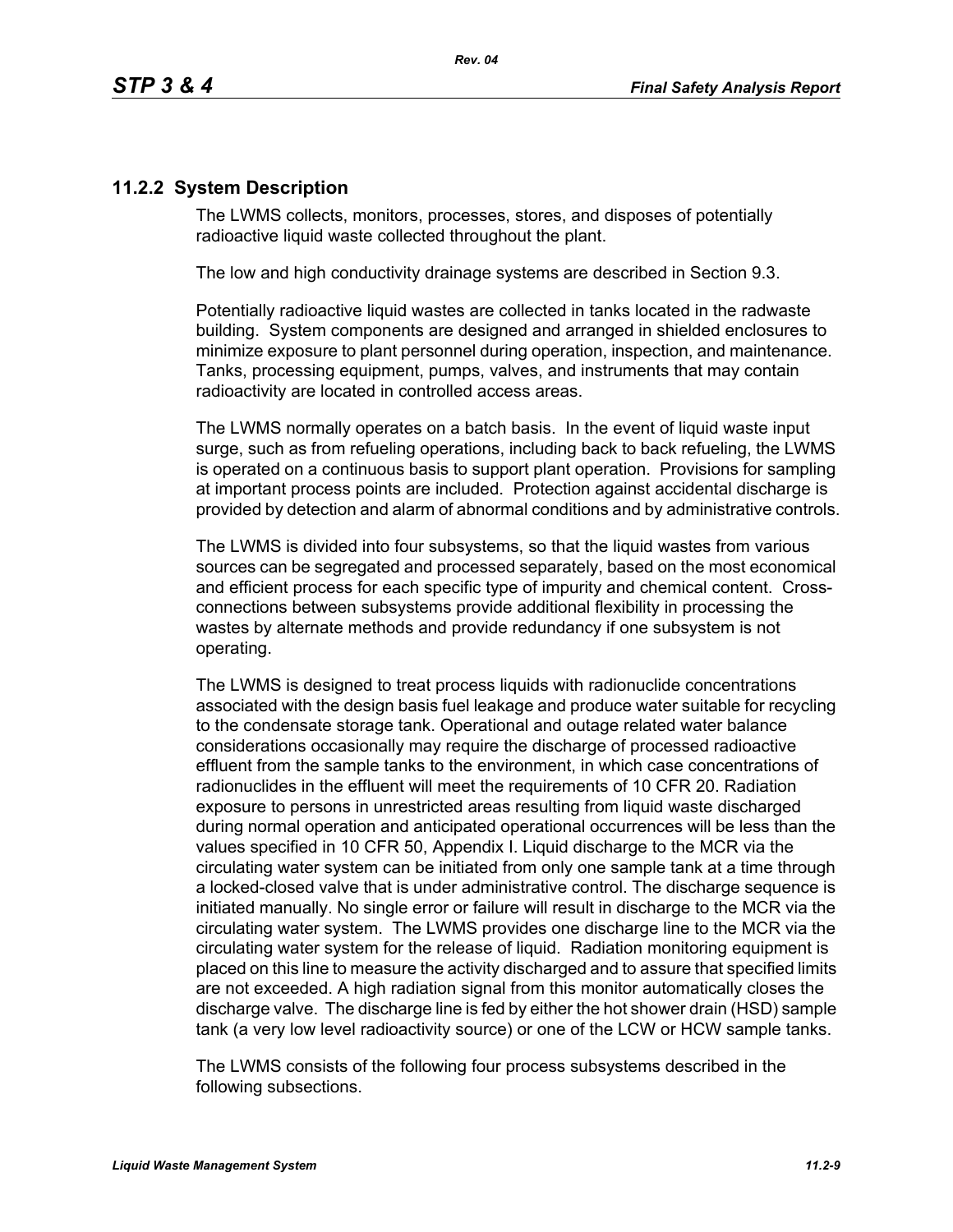# **11.2.2.1 Low Conductivity Subsystem**

The LCW collector tanks receive low conductivity inputs from various sources within the plant. These waste inputs have a high chemical purity and are processed on a batch basis. The low conductivity drain subsystem consists of four LCW collector tanks and pumps, a mobile based processing system (typically consisting of a collection of filtration systems (carbon and membrane filters), reverse osmosis system, deep-bed ion exchanger systems, and the associated piping, instrumentation and electrical systems as required), and two sample tanks and sample pumps.

The LCW collected in the LCW collector tanks is sampled and the treatment process is selected based on the chemical and radiological removal requirements. Provisions for bypassing processing units such as the charcoal filters, the reverse osmosis units and the polishing demineralizer are provided. The LCW (primarily equipment drains) processing based on the expected high purity water quality may not always need to include the charcoal filter and reverse osmosis units. These units provide redundant processing components for the HCW subsystem.

The LCW collector tanks influent header is cross-connected to the HCW collector tanks influent header such that either system can collect low conductivity waste and/or high conductivity waste. Cross-connections with the high conductivity waste subsystem allow processing of LCW through the mobile system for high conductivity waste treatment. Cross-collection and processing are not expected to be used during normal operations but infrequent operation during an outage when large quantity of radioactive liquid waste may be generated for processing in the LWMS.

A strainer or filter is provided downstream of the last ion exchanger in series to collect any resin fines that may be present due to the failure of the internal screen in the ion exchanger vessel.

The LCW sample tanks collect the process effluent, so that a sample may be taken for chemical and radioactivity analysis before discharging or recycling. The discharge path depends on the water quality, dilution stream availability and plant water inventory. Off-standard quality effluent can be recycled to LCW collector tanks. If the treatment effluent meets water quality standards and if the water inventory permits it to be recycled, the processed LCW effluent can be recycled to the condensate storage tank.

Filters are backwashed periodically to maintain their performance. Backwash waste from the membrane filters and rejects from reverse osmosis units are discharged to a liquid waste (LW) backwash receiving tank. Spent deep-bed ion exchanger resin is normally discharged to the spent resin storage tank as slurry. Spent charcoal from the LWMS filter is normally packaged directly in a liner or high integrity container (HIC) or transferred to the spent resin tank.

## **11.2.2.2 High Conductivity Subsystem**

The HCW collector tanks receive HCW inputs from various high conductivity drain sumps in the Reactor Building (RB), Turbine Building (TB), and Radwaste Building.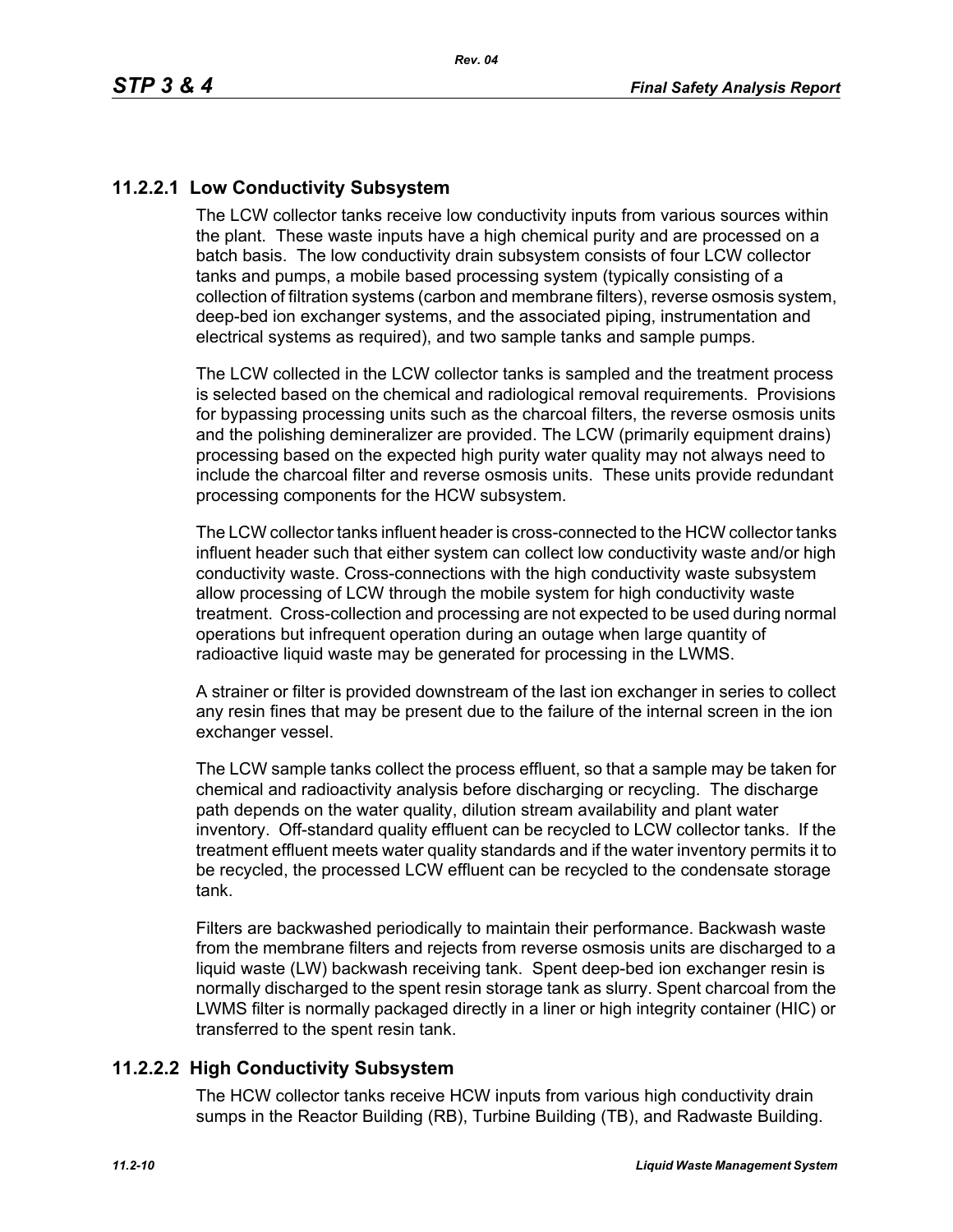The high conductivity drain collection tanks can also receive waste input from the chemical drain collection tank.

The high conductivity drain subsystem consists of three HCW collector tanks and pumps, a mobile based processing system, consisting of filtration systems (carbon and membrane filters), reverse osmosis system, deep-bed ion exchanger systems and the associated piping, instrumentation and electrical systems as required, and two sample tanks and sample pumps. The waste collected in the HCW collector tanks is processed on a batch basis.

Cross-connections with the LCW subsystem also allow for processing through that subsystem. The HCW collector tanks can be shared with the LCW subsystem to provide additional collection capacity.

A strainer or filter is provided downstream of the last ion exchanger in series to collect resin fines that may be present.

The HCW sample tanks collect the process effluent, so that a sample may be taken for chemical and radioactivity analysis before discharging or recycling. The discharge path depends on the water quality, dilution stream availability and plant water inventory. Off-standard quality effluent can be recycled to HCW collector tanks. If the treatment effluent meets water quality standards and if the water inventory permits it to be recycled, the processed HCW effluent can be recycled to the condensate storage tank.

Backwash waste from the membrane filters and rejects from reverse osmosis units are discharged to a LW backwash receiving tank. Spent deep-bed ion exchanger resin is discharged to one of the spent resin storage tanks in the radwaste building as slurry. Spent charcoal from the LWMS filter is normally packaged directly into a liner or transferred to the spent resin storage tank.

The capability exists to accept used condensate polishing resin in a spent resin storage tank. The used condensate polishing resin from the Condensate Purification System is transferred to the spent resin storage tank in the Radwaste Building prior to use in the deep-bed ion exchanger in the high conductivity waste subsystem.

#### **11.2.2.3 Detergent Waste Subsystem**

Wastewater containing detergent from the controlled laundry and personnel decontamination facilities and decontamination wastewater from throughout the plant is collected in the hot shower drain (HSD) receiver tank. The detergent drain subsystem consists of one HSD receiver tank and two pumps, two inline strainers and associated piping, instrumentation and electrical systems as required, and one sample tank and sample pumps. The detergent waste treatment includes suspended solid removal processing. The treated waste is collected in a sample tank. A sample is taken and if discharge standards are met, then the waste is discharged off-site. Offstandard quality water can either be recycled for further processing to the HSD receiver tank or to a HCW collector tank in the receiving mode.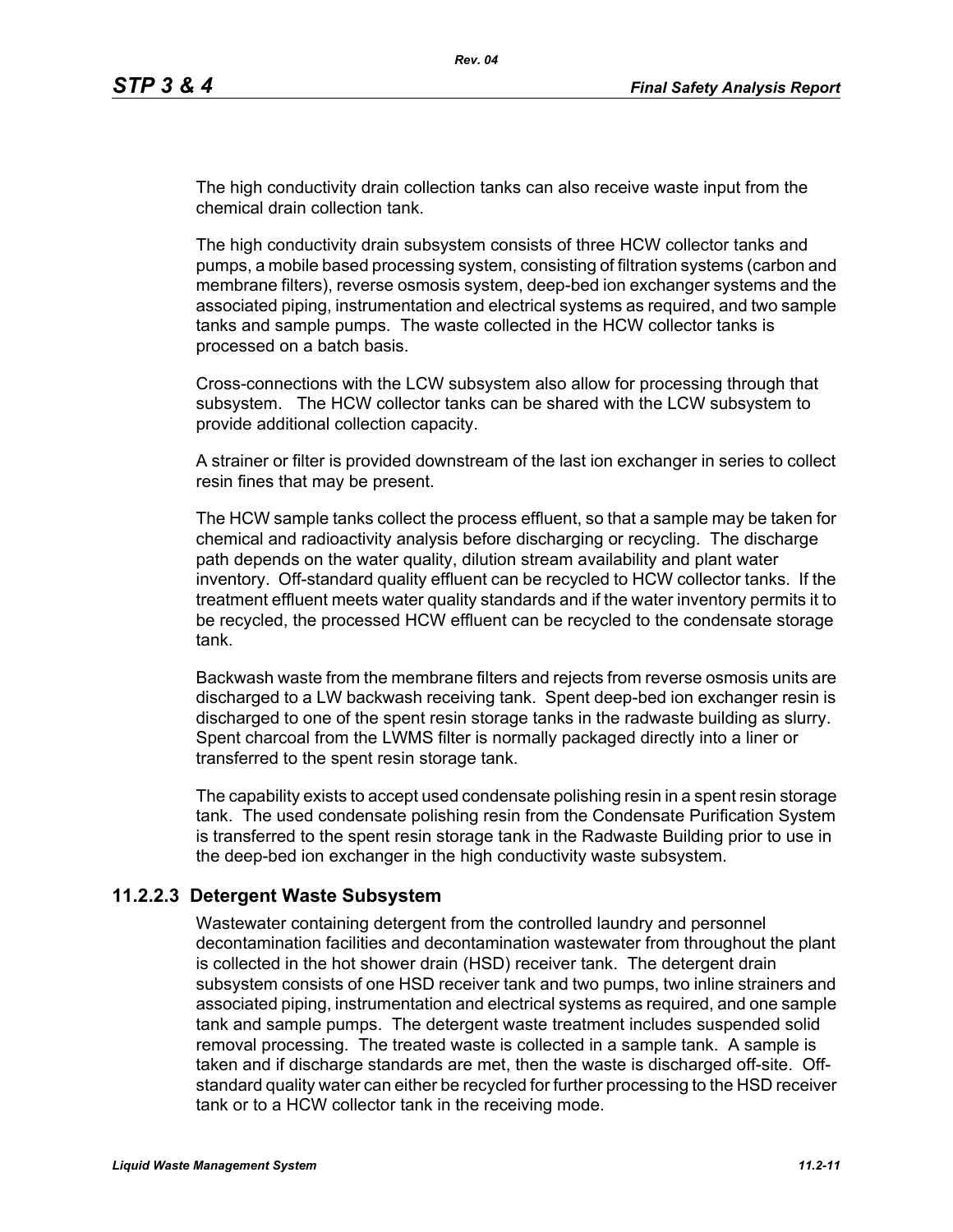# **11.2.2.4 Chemical Drain Subsystem**

The chemical waste collected in the chemical drain collection tank consists of laboratory wastes and decontamination solutions. After accumulating in the chemical drain collection tank, chemical drains are recirculated. A sample is then taken and if discharge standards are met, then the waste may be discharged off-site via the HSD receiving tank. Off-standard quality water is recycled for further processing to a HCW collector tank in the receiving mode. A cross-connection with the detergent drain subsystem is also provided.

## **11.2.2.5 Detailed System Component Description**

The LWMS consists of permanently installed tanks, pumps, pipes, valves, and instruments, and mobile systems for waste processing. Mobile systems provide an operational flexibility and maintainability to support plant operation. The major components of the LWMS are described in the following subsections.

#### **11.2.2.5.1 Pumps**

The LWMS process pumps are constructed of materials in accordance with RG 1.143.

## **11.2.2.5.2 Tanks**

Tanks are sized to accommodate the expected volumes of waste generated in the upstream systems that feed waste into the LWMS for processing. The tanks are constructed of stainless steel to provide a low corrosion rate during normal operation. They are provided with mixing eductors and/or air spargers. The capability exists to sample LWMS collection and sample tanks. All permanently installed LWMS tanks are vented into the plant vent. The LWMS tanks are designed in accordance with the equipment codes listed in Table 11.2-1.

Atmospheric liquid radwaste tanks are provided with an overflow connection at least the size of the largest inlet connection. The overflow is connected below the tank vent and above the high-level alarm instrument location. Each collection tank room is designed to contain the maximum liquid inventory in the event that the tank ruptures. Each collection tank compartment is designed to contain the maximum liquid inventory in the event that the tank ruptures. Each collection tank compartment is stainless steellined up to a height equivalent to the tank capacity in the room as described in Subsection 15.7.3.1.

#### **11.2.2.5.3 LWMS Mobile Systems for LCW and HCW processing**

The radwaste treatment systems include modular mobile system skids that are designed to be readily replaced during the life of the plant. The mobile system is a skid-mounted design configured for ease of installation and process reconfiguration. In-plant supply and return connections from permanently installed equipment to the mobile system are provided to ensure operational flexibility.

LWMS mobile systems consist of equipment modules, complete with subcomponents, piping and instrumentation and controls necessary to operate the subsystem. Components are in module(s) designed for ease of installation and replacement due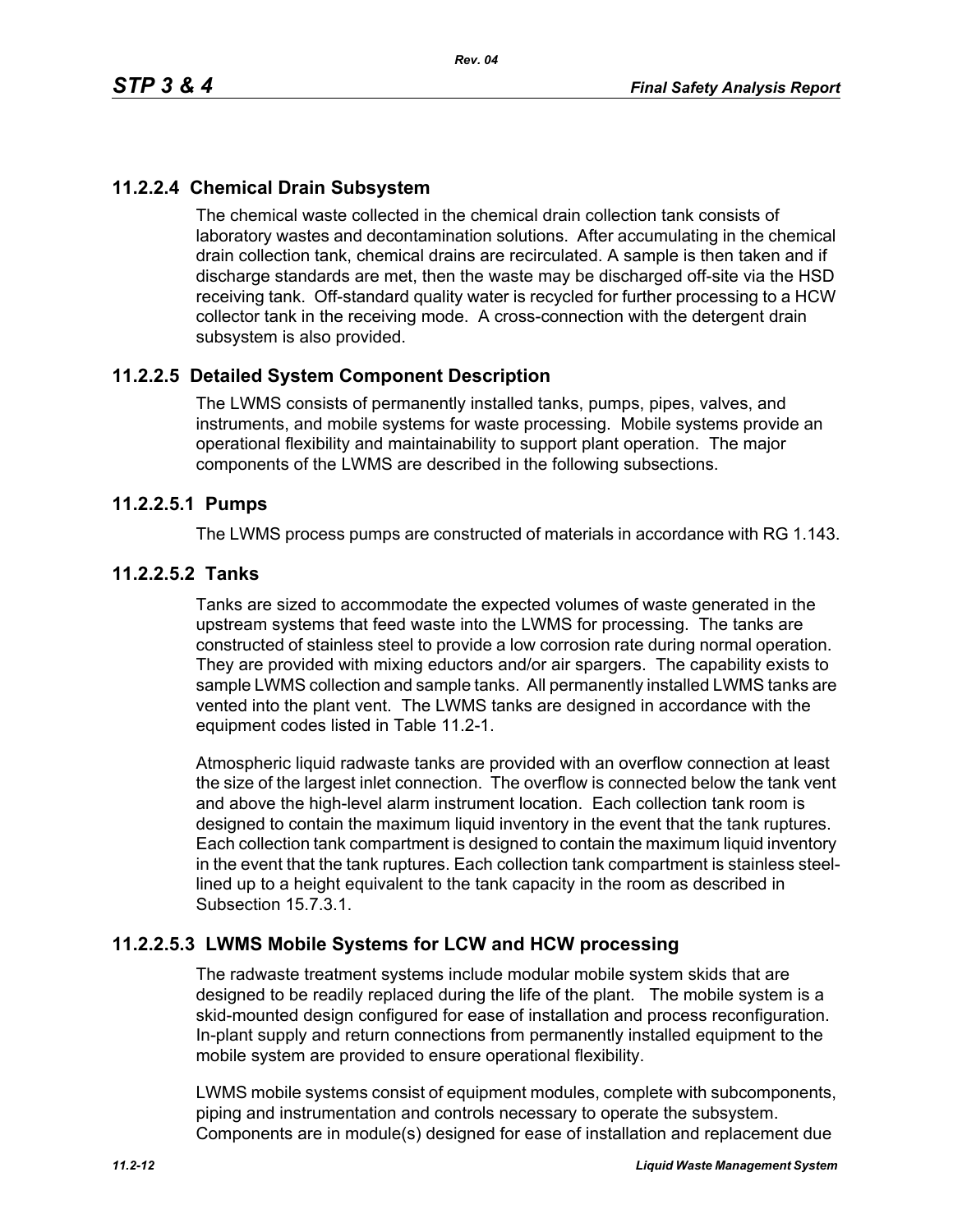to component failure and/or technology upgrade. The modules include the shielding required between the radiation sources of the modules and access and service areas in the Radwaste Building. The modules are permanently installed in the Radwaste Building.

The LWMS mobile systems are located in the Liquid Waste Treatment System bay area of the radwaste building to allow truck access and mobile system skid loading and unloading. Modular shield walls are provided to allow shield walls to be constructed, as necessary, to minimize exposure to personnel during operation and routine maintenance.

The LCW and HCW mobile systems are two separate mobile systems. The LCW and HCW mobile systems are utilized to process the waste collected in the LCW Collector Tanks and HCW Collector Tanks. Each mobile system can utilize a combination of a charcoal filtration unit for removing organics and a membrane filtration unit for removing suspended solids, a reverse osmosis system (RO) for removing ionic impurities, and deep-bed ion exchangers for filter demineralizers for polishing.

The low conductivity drain is processed through the membrane filtration system to remove suspended solids and then processed through the ion exchangers to remove soluble impurities. Fine mesh strainers with flushing connections are provided in the ion exchange vessel discharge and in the downstream piping to prevent resin fines from being carried over to the sampling tanks.

The HCW collector tank content can be processed through a charcoal filter to remove any organics and oils and large particulates that may be present. It is then processed through a membrane type filter for the removal of suspended solids. The filtrate is processed through RO units using membranes that are made of a semi-permeable material for the removal of any remaining solids and ionic impurities. When pressure is applied to the feed side of the membrane, the solution passes through the membrane (permeates) and the solids and other impermeable wastes are rejected. The rejected solids and ionic impurities are collected in the LW backwash receiving tank and the final permeate is polished by deep-bed ion exchangers or filter demineralizers to produce treated water with condensate water quality standards. Fine mesh strainers with flushing connections are provided in the ion exchange vessel discharge and in the downstream piping to prevent resin fines from being carried over to the sampling tanks.

Backwash operation for charcoal filters and membrane filters is performed when the differential pressure across the filter exceeds a preset limit. Membrane filters backwash waste is discharged to the LW backwash receiving tank. Spent organic removal media is packaged directly into a liner or to the spent resin storage tank when the differential pressure exceeds a preset limit or waste quality of the effluent from the unit exceeds a preset value. Exhausted ion exchange resins may be sluiced to the spent resin storage tank when some chosen effluent purity parameter (such as conductivity) exceeds a preset limit or upon high differential pressure. Spent charcoal from the LWMS filter is normally packaged directly in a liner or HIC or transferred to the spent risen tank.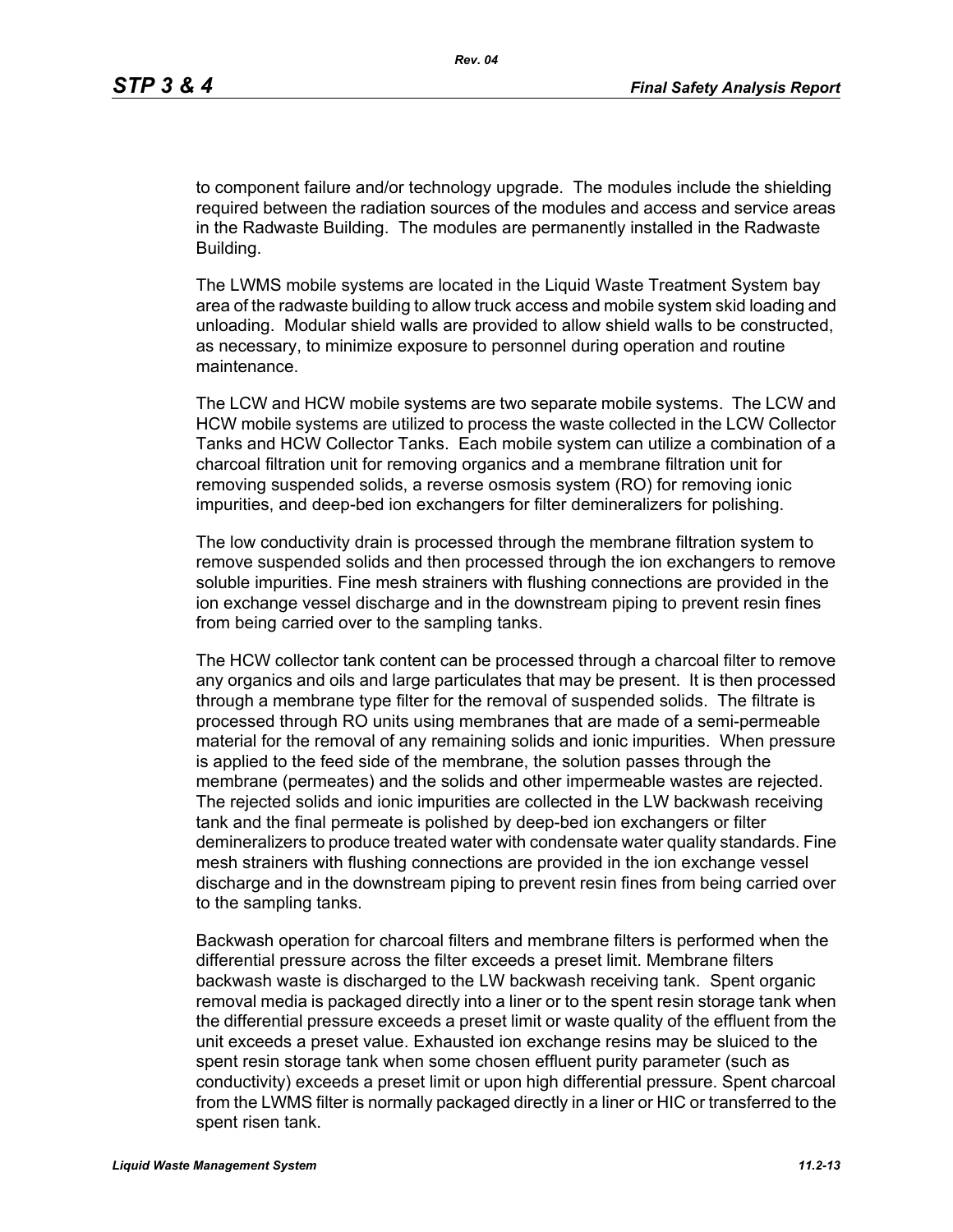## **11.2.3 Estimated Releases**

During liquid processing by the LWMS, radioactive contaminants are removed and the bulk of the liquid is purified and either returned to the condensate storage tank or discharged to the environment. The radioactivity removed from the liquid waste is concentrated on the filter media, ion exchange resins and in the reject water from the RO units. The decontamination factors (DFs) that are listed in Table 11.2-5 are in accordance with NUREG-0016 and are conservative values. The filter media, reverse osmosis rejects and ion exchange resins are sent to the Solid Waste Management System (SWMS) for further processing. If the liquid meets the purity requirements it is returned to the plant for condensate makeup. If the liquid is discharged, the activity concentration is consistent with the discharge criteria of 10 CFR 20 and dose commitment in 10 CFR 50, Appendix I.

The parameters and assumptions used to calculate releases of radioactive materials in liquid effluents and their bases are provided in Section 12.2.2.5. The LWMS design ensures that calculated individual doses from the release of radioactive liquid effluents during normal operation and anticipated operational occurrence is less than 0.03 mSv (3 mrem) to the whole body and 0.1 mSv (10 mrem) to any organ.

Expected releases of radioactive materials by radionuclides in liquid effluents resulting from normal operation, including anticipated operational occurrences, and from design basis fuel leakage are provided in Section 12.2.2.5.

An assessment of potential radiological liquid releases following a postulated failure of a LWMS tank and its components in accordance with SRP 15.7.3 is provided in Subsection 15.7.3.

A tabulation of the releases by radionuclides can be found in Table 12.2-22, Section 12.2.2.5. The tabulation is for the total system and for each subsystem and includes indication of the effluent concentrations. The calculated concentrations in the effluents are within the concentration limits of 10 CFR 20; the doses resulting from the effluents are within the numerical design objectives of Appendix I to 10 CFR 50 and the dose limits of 10 CFR 20 as set forth in Section 12.2.2.4.

#### **11.2.3.1 Release Points**

The release points for liquid discharge to the environment are the discharge of the effluent from the LCW sample tanks or HCW sample tanks or the hot shower drain sample tank as indicated on the process diagram (Figure 11.2-1) and the P&ID (Figure 11.2-2, Sheet 12).

#### **11.2.3.2 Dilution Factors**

Refer to Table 12.2-23 for dilution factors used in evaluating the release of liquid effluents.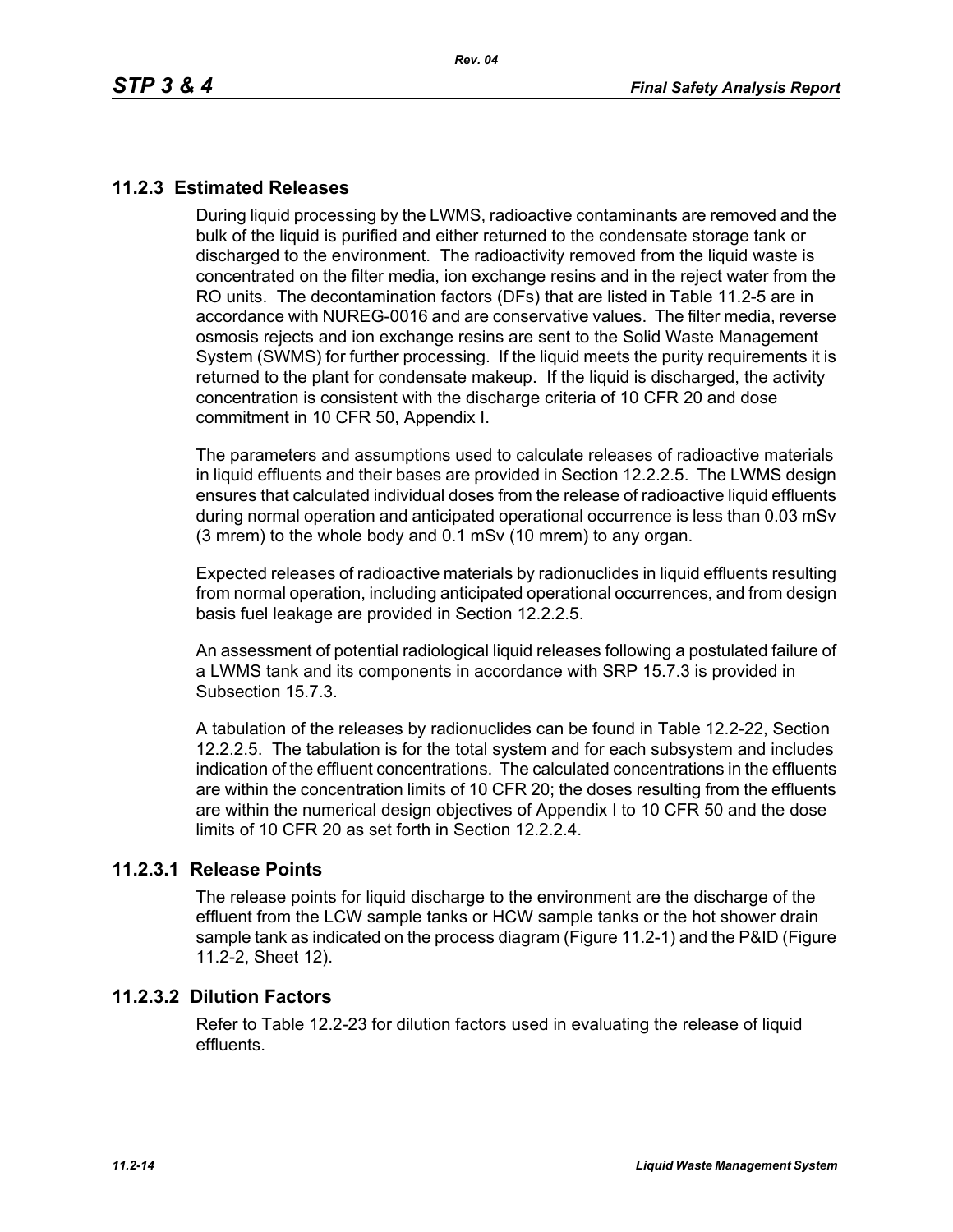I

ı

# **11.2.4 Tank Resistance to Vacuum Collapse**

LWMS is designed to operate at atmospheric and greater than atmospheric pressures. Tanks are vented to the atmosphere via the heating, ventilation and air conditioning (HVAC) System. No condensing vapors are housed that could create a vacuum. Therefore, no adverse vacuum conditions are expected.

# **11.2.5 COL License Information**

## **11.2.5.1 Plant-Specific Liquid Radwaste Information**

The following site-specific supplement addresses COL License Information Item 11.1.

- *(1)* STP 3 & 4 complies with Appendix I to 10 CFR 50 and the guidelines given in ANSI Std. N13.1, "Guide to Sampling Airborne Radioactive Materials in Nuclear Facilities" (Reference 11.2-3), Regulatory Guide (RG) 1.21, "Measuring and Reporting Radioactivity in Solid Wastes and Releases of Radioactive Materials in Liquid and Gaseous Effluents from Light-Water-Cooled Nuclear Power Plants," and RG 4.15, Revision 1. "Quality Assurance for Radiological Monitoring Programs (Normal Operation)—Effluent Streams and the Environment," as described in Section 12.2.2.4 with the QA aspects described in Subsection 11.5.7S.
- *(2)* A radiation monitor in the discharge line automatically terminates liquid waste discharges from the sample tanks in the LCW, HCW or detergent waste subsystem if radiation measurements exceed a predetermined level set to meet 10 CFR 20, Sections 1001 - 2402, Appendix B, Table 2, Column 2 for the applicable subsystem is provided as described in Section 11.5.
- *(3)* The Offsite Dose Calculation Manual (ODCM) provides specific administrative controls and liquid effluent source terms to limit the liquid wastes to 3700 MBq/yr (excluding tritium). This will be implemented per the schedule in Table 13.4S-1.
- *(4)* The Process and Effluent Monitoring and Sampling Program has specific procedures to comply with 10 CFR 50 (Appendix I) Sections II and III.
- *(5)* The ODCM has administrative controls to limit the instantaneous discharge concentrations of the radionuclides in liquid effluents to an unrestricted area to within 10 times the limits in 10 CFR 20, Appendix B, Table 2, Column 2.
- *(6)* The non-safety related SSC Quality Control Program for the LWMS is described in the STP 3 & 4 Quality Assurance Program description in section 17.5S.

## **11.2.6 Testing and Inspection Requirements**

The LWMS is tested during the preoperational test program as discussed in Section 14.2.12.1.75. In addition to hydrostatic testing of the LWMS, the pumps and mobile systems are performance tested to demonstrate conformance with design flows and process capabilities. An integrity test is performed on the system upon completion.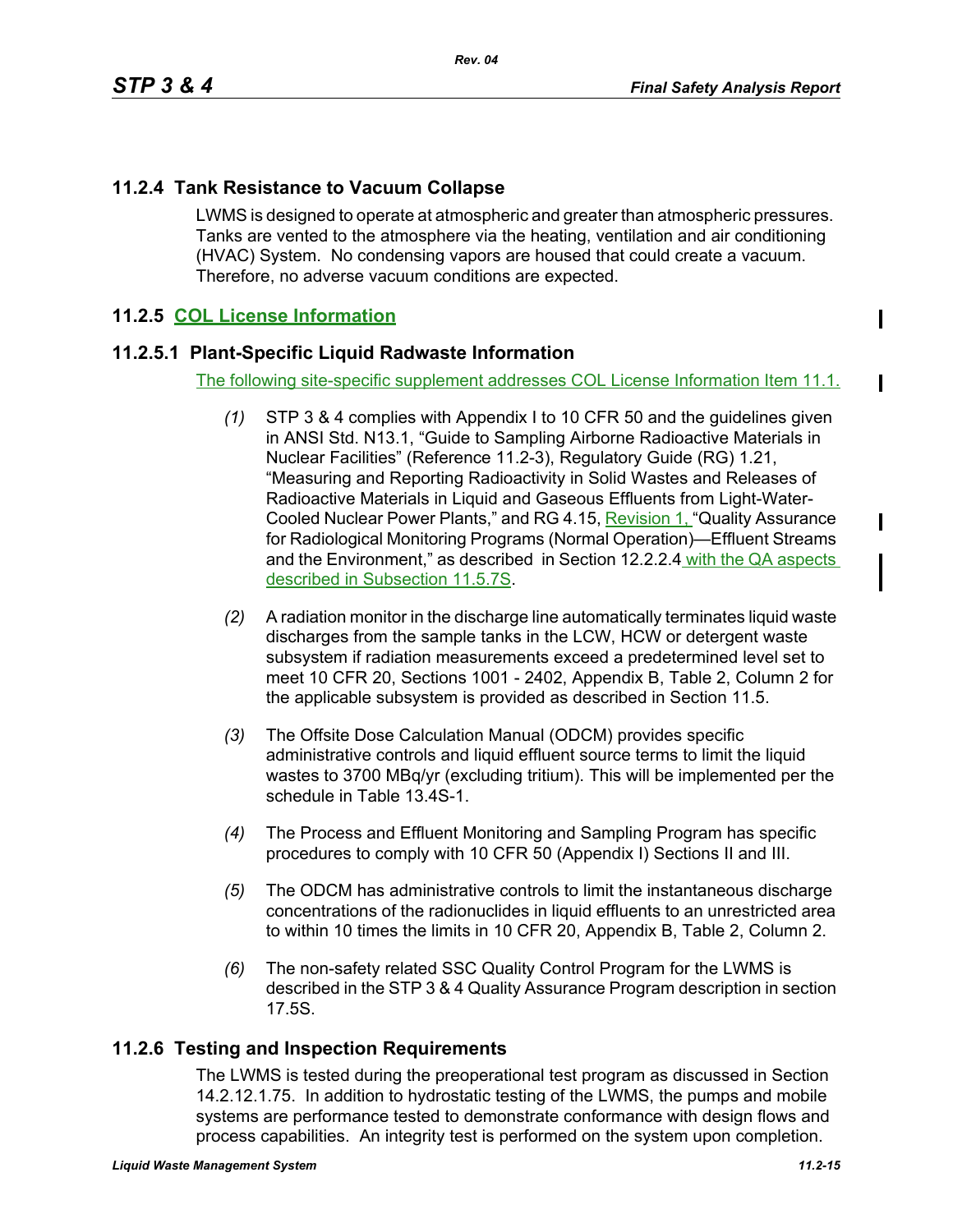Provisions are made for periodic inspection of major components to ensure capability and integrity of the systems. Display devices are provided to indicate parameters (such as tank levels and process radiation levels) required in routine testing and inspection.

#### **11.2.7 Instrumentation Requirements**

The LWMS is operated and monitored from the Radwaste Building Control Room (RWBCR). Major system parameters, i.e., tank levels, process flow rates, filter and ion exchanger differential pressure, ion exchanger effluent conductivity, etc., are indicated and alarmed to provide operational information and performance assessment. A continuous radiation detector, as described in Section 11.5, is provided to monitor the discharge of radioactivity to the environment. Priority system alarms (such as tank levels and process radiation levels) are repeated in the main control room.

Requirements for sampling are set forth in Subsection 9.3.2.

#### **11.2.8 References**

- 11.2-1 EPRI Technical Report 1013503, Program on Technology Innovation: Technical Support for GE Economic Simplified Boiling Water Reactor (ESBWR)-Radwaste System Design, Final Report, November 2006.
- 11.2-2 ANSI 55.6 –July 16, 1993, American National Standard for Liquid Radioactive Waste Processing System for Light Water Reactor Plants.
- 11.2-3 ANSI Std. N13.1, Guide to Sampling Airborne Radioactive Materials in Nuclear Facilities.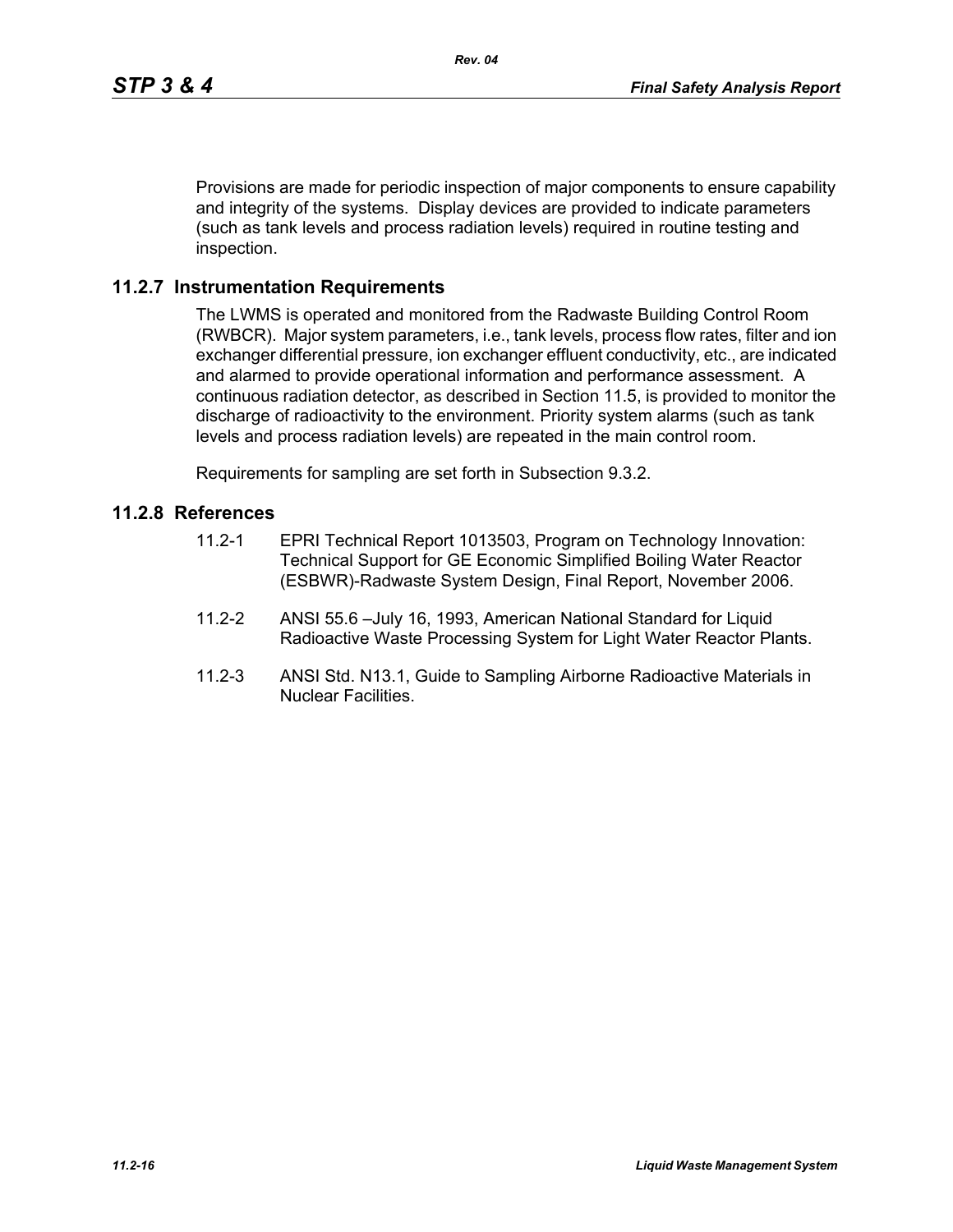|                       | Design and               |                          |                       | <b>Inspection and</b>    |
|-----------------------|--------------------------|--------------------------|-----------------------|--------------------------|
| Component             | <b>Construction</b>      | Materials <sup>1</sup>   | Welding               | <b>Testing</b>           |
| Pressure              | <b>ASME Code Section</b> | <b>ASME Code Section</b> | <b>ASME Code</b>      | <b>ASME Code Section</b> |
| Vessels and           | VIII, Div. 1 or Div. 2   | Ш                        | Section IX            | VIII, Div. 1 or Div.2    |
| Tanks                 |                          |                          |                       |                          |
| $($ >15 psig)         |                          |                          |                       |                          |
| Atmospheric           | <b>API 650</b>           | <b>ASME Code</b>         | <b>ASME Code</b>      | <b>API 650</b>           |
| <b>Tanks</b>          |                          | Section II               | Section IX            |                          |
| $0-15$ psig           | <b>API 620</b>           | <b>ASME Code Section</b> | <b>ASME Code</b>      | API 620                  |
| Tanks                 |                          | Ш                        | Section IX            |                          |
| Heat                  | TEMA STD, 8th            | <b>ASTM B359-98 or</b>   | <b>ASME Code</b>      | <b>ASME Code</b>         |
| Exchangers            | Edition; ASME            | <b>ASME Code Section</b> | Section IX            | Section VIII, Div. 1     |
|                       | Code BPVC Section        | Ш                        |                       | or Div. 2                |
|                       | VIII, Div. 1 or Div. 2   |                          |                       |                          |
| Piping and            | ANSI/ASME                | <b>ASME Code</b>         | <b>ASME Code</b>      | ANSI/ASME B31.3          |
| Valves                | $B31.3^{4,5}$            | Section II <sup>6</sup>  | Section IX            |                          |
| Pumps                 | API 610; API 674;        | <b>ASTM A571-84</b>      | <b>ASME Code</b>      | ASME Code <sup>2</sup>   |
|                       | API 675; ASME            | (1997) or                | Section IX            | Section III, Class 3     |
|                       | Section VIII, Div.1 or   | <b>ASME Code Section</b> |                       |                          |
|                       | Div.2                    | Ш                        |                       |                          |
| Flexible              | <b>ANSI/ANS-40.37</b>    | <b>ANSI/ANS-40.37</b>    | <b>ANSI/ANS-40.37</b> | <b>ANSI/ANS-40.37</b>    |
| Hoses and             |                          |                          |                       |                          |
| Hose                  |                          |                          |                       |                          |
| Connections           |                          |                          |                       |                          |
| for MRWP <sup>3</sup> |                          |                          |                       |                          |

## **Table 11.2-1 Equipment Codes for Radwaste Equipment (from Table 1, RG 1.143, Rev. 2)**

- 1. Manufacturer's material certificates of compliance with material specifications may be provided in lieu of certified material test reports as discussed in Regulatory Position 1.1.2 of Regulatory Guide 1.143.
- 2. ASME Code stamp, material traceability, and the quality assurance criteria of ASME BPVC, Section III, Div.1, Article NCA are not required. Hence, these components are not classified as ASME Code Section III, Class 3.
- 3. Flexible hoses are used in conjunction with Mobile Radwaste Processing Systems (MRWP).
- 4. Class RW-IIa and RW-IIb Piping Systems are to be designed as category "M" systems.
- 5. Classes RW-IIa, RW-IIb and RW-IIc are discussed in Regulatory Position 5 of Regulatory Guide 1.143.
- 6. ASME BPVC Section II required for Pressure Retaining Components.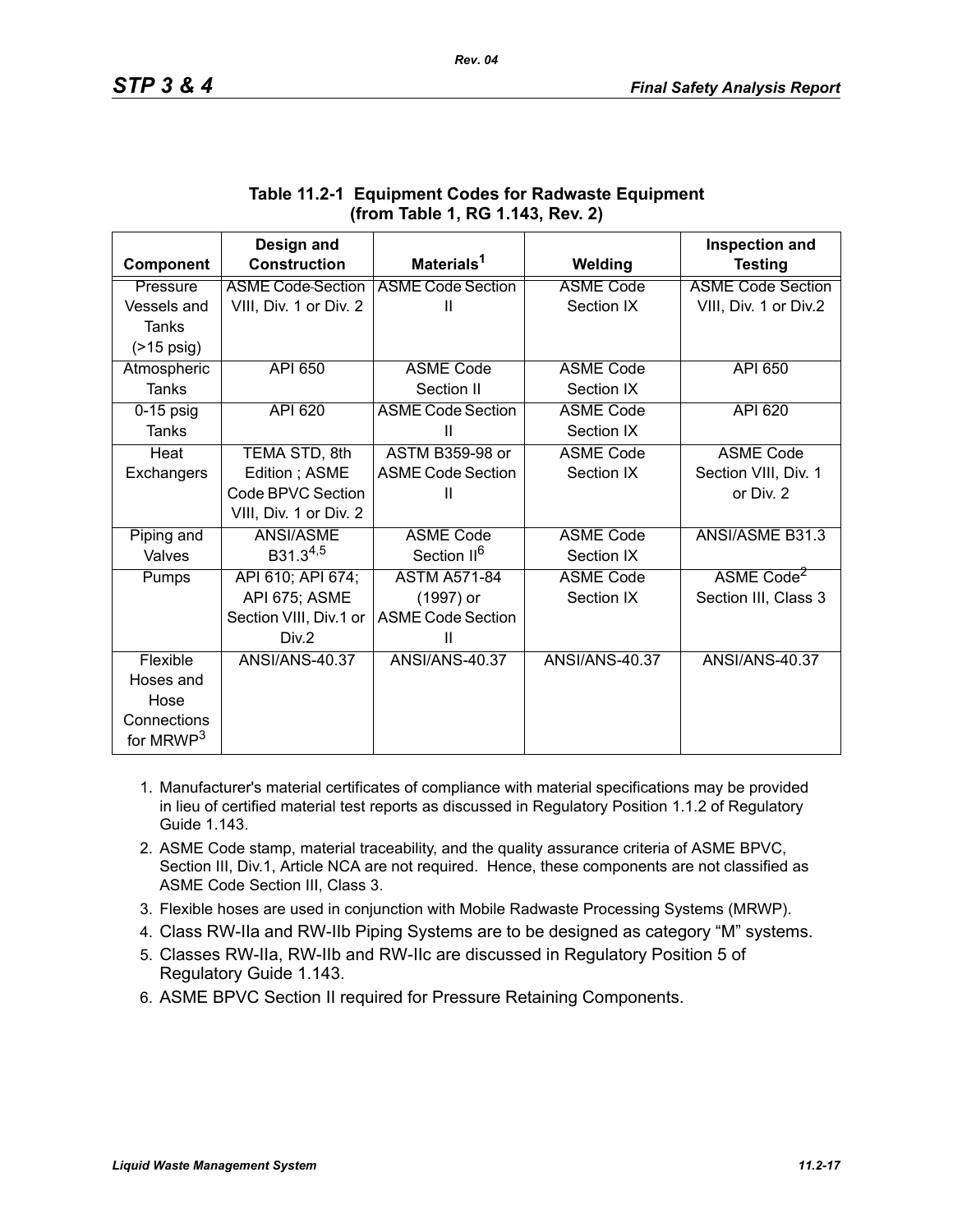| <b>System</b>               | <b>Design</b><br><b>Accident</b><br>Volume<br>Primary<br>Loop<br>Leakage<br>(m <sup>3</sup> )<br>$(1$ day<br>$only)^{(a)(e)}$ | Refueling<br>/ Plant<br><b>Startup</b><br>Max<br>Influent<br>(m <sup>3</sup> )<br>$(1$ day<br>only) $^{(a)(e)}$ | Normal<br>Influent<br>per<br>day <sup>(a)</sup><br>(m <sup>3</sup> ) | <b>Process</b><br>Rate <sup>(b)</sup><br>$(m^3/hr)$ | Max<br><b>Process</b><br>Capacity<br>(m <sup>3</sup> /yr) <sup>(c)(d)</sup><br>$(1$ day<br>only) | <b>Normal</b><br><b>Process</b><br>Capacity<br>(4hrs/day,<br>5days/wk)<br>$(m^3/yr)^{(c)(d)}$ | <b>Maximum</b><br><b>Fraction</b><br>of<br>Capacity<br><b>Utilized</b> | <b>Normal</b><br><b>Fraction</b><br>of<br>Capacit<br>y<br><b>Utilized</b> | <b>Storage</b><br>Holdup<br><b>Tank</b><br><b>Designation</b> | Capacit<br>$y$ <sub>(m<sup>3</sup>)<sup>(f)</sup></sub> | <b>Tank</b><br>Holdup<br>for Max<br>Influent<br>$(days)^{(g)}$ | <b>Tank</b><br>Holdup<br>for<br><b>Normal</b><br>Influent<br>(days) <sup>(g</sup> | Redundan<br>t Process<br><b>System</b> |
|-----------------------------|-------------------------------------------------------------------------------------------------------------------------------|-----------------------------------------------------------------------------------------------------------------|----------------------------------------------------------------------|-----------------------------------------------------|--------------------------------------------------------------------------------------------------|-----------------------------------------------------------------------------------------------|------------------------------------------------------------------------|---------------------------------------------------------------------------|---------------------------------------------------------------|---------------------------------------------------------|----------------------------------------------------------------|-----------------------------------------------------------------------------------|----------------------------------------|
| <b>LCW</b>                  | 215                                                                                                                           | 615                                                                                                             | 55                                                                   | 34                                                  | 652.8                                                                                            | $2.83E + 04$                                                                                  | 0.94                                                                   | 0.71                                                                      | LCW<br>Collector<br>Tanks (4)                                 | 560                                                     | 0.91                                                           | 10.18                                                                             | <b>HCW</b>                             |
|                             |                                                                                                                               |                                                                                                                 |                                                                      |                                                     |                                                                                                  |                                                                                               |                                                                        |                                                                           | <b>LCW</b> Sample<br>Tanks (2)                                | 280                                                     | 0.46                                                           | 5.09                                                                              |                                        |
| <b>HCW</b>                  | 65                                                                                                                            | 65                                                                                                              | 15                                                                   | 34                                                  | 652.8                                                                                            | $2.83E + 04$                                                                                  | 0.10                                                                   | 0.19                                                                      | <b>HCW</b><br>Collector<br>Tanks (3)                          | 420                                                     | 6.46                                                           | 28.00                                                                             | <b>LCW</b>                             |
|                             |                                                                                                                               |                                                                                                                 |                                                                      |                                                     |                                                                                                  |                                                                                               |                                                                        |                                                                           | <b>HCW</b><br>Sample<br>Tanks (2)                             | 280                                                     | 4.31                                                           | 18.67                                                                             |                                        |
| <b>HSD</b>                  | N/A                                                                                                                           | 12                                                                                                              | $\overline{4}$                                                       | 34                                                  | 652.8                                                                                            | $2.83E + 04$                                                                                  | 0.02                                                                   | 0.05                                                                      | <b>HSD</b><br>Receiver<br>Tank                                | 30                                                      | 2.50                                                           | 7.50                                                                              | <b>HCW</b>                             |
|                             |                                                                                                                               |                                                                                                                 |                                                                      |                                                     |                                                                                                  |                                                                                               |                                                                        |                                                                           | <b>HSD</b> Sample<br>Tank                                     | 30                                                      | 2.50                                                           | 7.50                                                                              |                                        |
| <b>CHEM</b><br><b>DRAIN</b> | N/A                                                                                                                           | $\overline{2}$                                                                                                  | $\overline{2}$                                                       | $\overline{4}$                                      | 192.0                                                                                            | $8.32E + 03$                                                                                  | 0.01                                                                   | 0.09                                                                      | Chem. Drain<br>Collection<br>Tank                             | $\overline{4}$                                          | 2.00                                                           | 2.00                                                                              | HCW, HSD                               |

*Rev. 04*

*STP 3 & 4*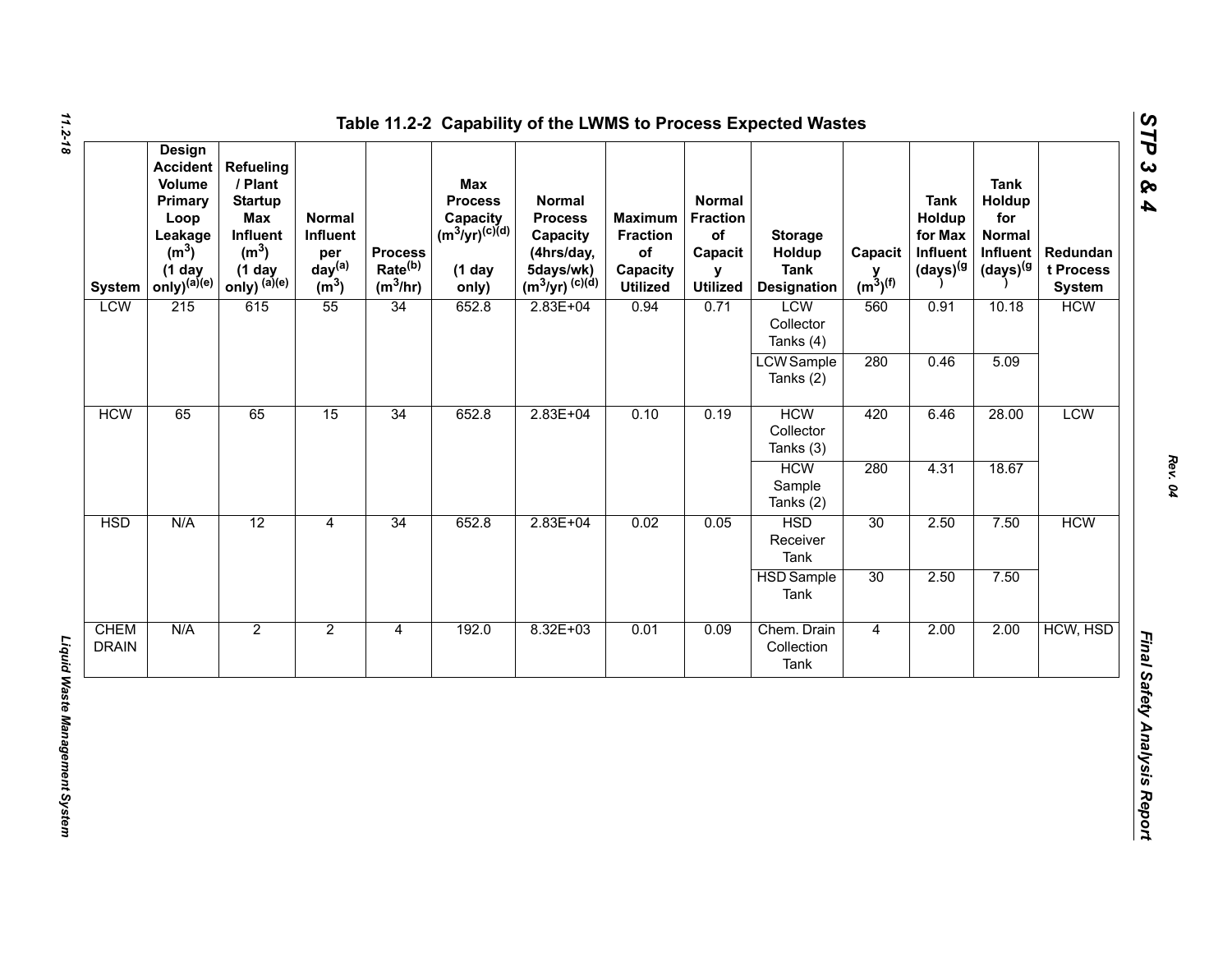- 
- 
- 
- 
- 
- 
- 

Notes:<br>
(a) ABWR DCD Table 11.2-2.<br>
(b) Process Rate - see Process Flow Diagram, Figure 11.2-1 Radwaste system PFD Sheets 1 of 2 and 2 of 2.<br>
(c) HCW and LCW mobile units include filters, reverse osmosis ion exchangers wit

*STP 3 & 4*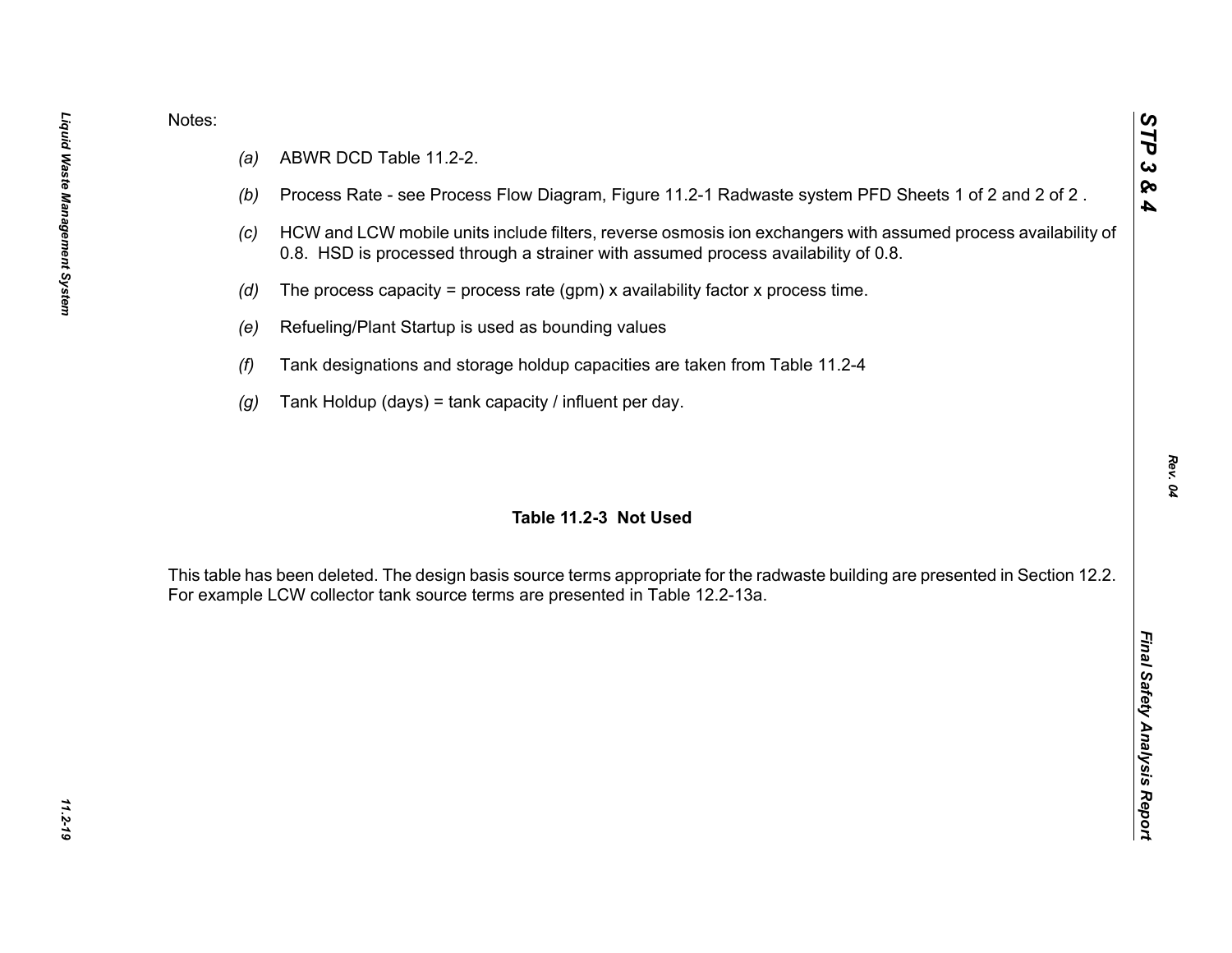| Component                                      | Quantity       | <b>Standards</b>    | <b>Type</b>              | <b>Nominal</b><br>Capacity<br>per tank<br>(m3) | Design<br><b>Pressure</b><br>(kg/cm2) | <b>Design</b><br>Temp (°C) | <b>Normal</b><br>Operating<br><b>Pressure</b><br>(kg/cm2) | <b>Normal</b><br><b>Operating</b><br>Temp (°C) | <b>Material</b>        |
|------------------------------------------------|----------------|---------------------|--------------------------|------------------------------------------------|---------------------------------------|----------------------------|-----------------------------------------------------------|------------------------------------------------|------------------------|
| <b>Tanks</b>                                   |                |                     |                          |                                                |                                       |                            |                                                           |                                                |                        |
| <b>HCW Collector</b><br>Tank                   | $\overline{3}$ | API-650/<br>API-620 | Cylindrical,<br>Vertical | 140                                            | atm                                   | 80                         | atm                                                       | 66                                             | SS                     |
| <b>HCW Sample</b><br>Tank                      | $\overline{2}$ | API-650/<br>API-620 | Cylindrical,<br>Vertical | 140                                            | atm                                   | 80                         | atm                                                       | 66                                             | $\overline{\text{SS}}$ |
| <b>LCW Collector</b><br>Tank                   | $\overline{4}$ | API-650/<br>API-620 | Cylindrical,<br>Vertical | 140                                            | atm                                   | 80                         | atm                                                       | 66                                             | $\overline{\text{SS}}$ |
| <b>LCW Sample</b><br>Tank                      | $\overline{2}$ | API-650/<br>API-620 | Cylindrical,<br>Vertical | 140                                            | atm                                   | 80                         | atm                                                       | 66                                             | $\overline{\text{SS}}$ |
| <b>HSD Receiver</b><br>Tank                    | $\overline{1}$ | API-650/<br>API-620 | Cylindrical,<br>Vertical | 30                                             | atm                                   | 80                         | atm                                                       | 66                                             | SS                     |
| <b>HSD Sample</b><br>Tank                      | $\overline{1}$ | API-650/<br>API-620 | Cylindrical,<br>Vertical | 30                                             | atm                                   | 80                         | atm                                                       | 66                                             | $\overline{\text{SS}}$ |
| <b>Chemical Drain</b><br><b>Collector Tank</b> | $\overline{1}$ | API-650/<br>API-620 | Cylindrical,<br>Vertical | $\overline{4}$                                 | atm                                   | 80                         | atm                                                       | 66                                             | SS                     |
|                                                |                |                     |                          |                                                |                                       |                            |                                                           |                                                |                        |

*Rev. 04*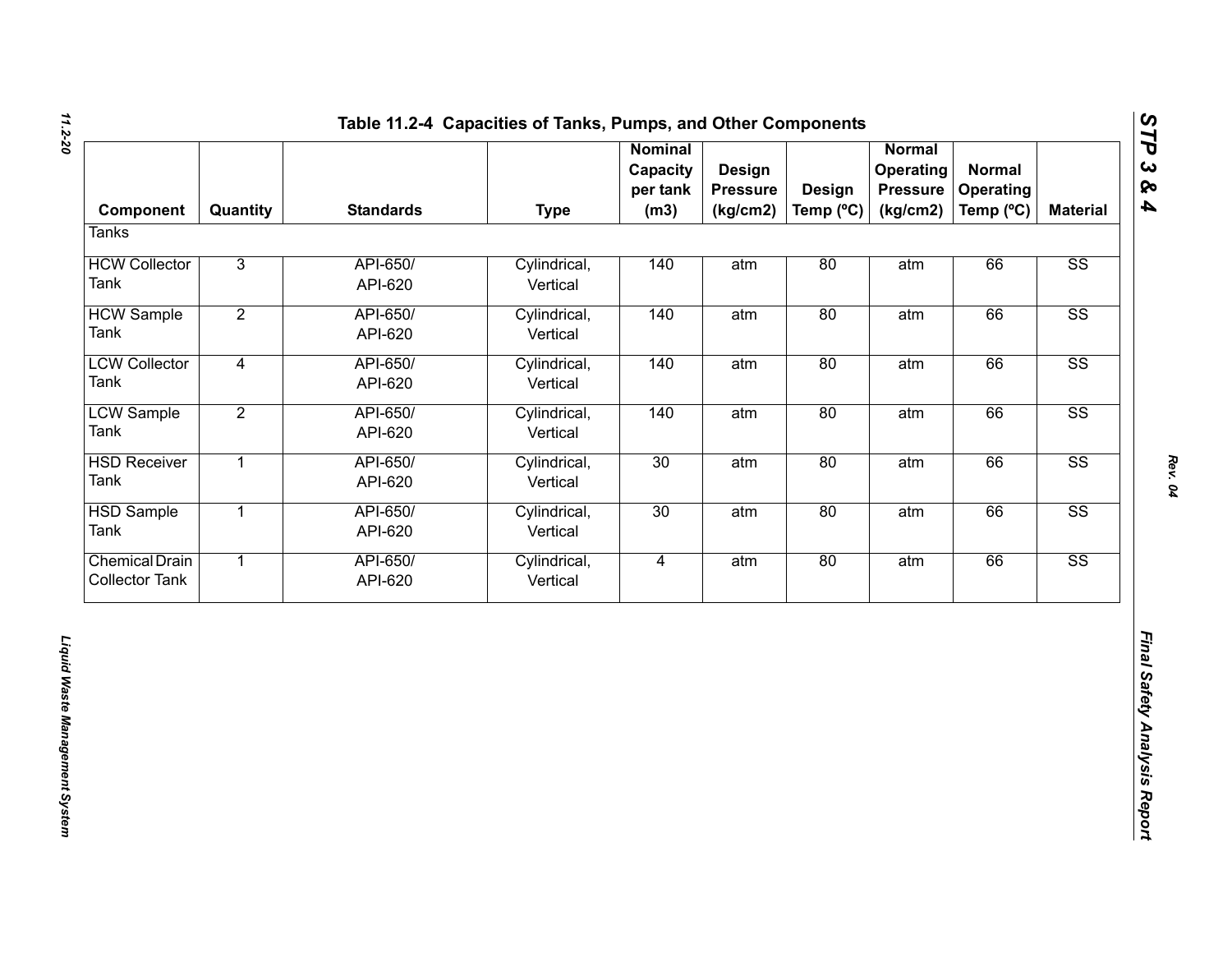| Component                                      | Quantity       | <b>Standards</b>                                                                 | <b>Type</b>                            | <b>Nominal</b><br>Capacity<br>per pump<br>$(m^3/hr)$ | Design<br><b>Pressure</b><br>(kg/cm2) | <b>Design</b><br>Temp $(^{\circ}C)$ | <b>Normal</b><br>Operating<br><b>Pressure</b><br>(kg/cm2) | <b>Normal</b><br><b>Operating</b><br>Temp (°C) | <b>Material</b>        |
|------------------------------------------------|----------------|----------------------------------------------------------------------------------|----------------------------------------|------------------------------------------------------|---------------------------------------|-------------------------------------|-----------------------------------------------------------|------------------------------------------------|------------------------|
| Pumps                                          |                |                                                                                  |                                        |                                                      |                                       |                                     |                                                           |                                                |                        |
| <b>HCW Collector</b><br>Pump                   | 3              | API-610; API-674; API-675;<br><b>ASME Code Section VIII,</b><br>Div. 1 or Div. 2 | Centrifugal/<br><b>Mechanical Seal</b> | 68                                                   | 15                                    | 80                                  | 10                                                        | 66                                             | $\overline{\text{SS}}$ |
| <b>HCW Sample</b><br>Pump                      | $\overline{2}$ | API-610; API-674; API-675;<br>ASME Code Section VIII,<br>Div. 1 or Div. 2        | Centrifugal/<br><b>Mechanical Seal</b> | 150                                                  | 15                                    | 80                                  | 10                                                        | 66                                             | $\overline{\text{SS}}$ |
| <b>LCW Collector</b><br>Pump                   | $\overline{4}$ | API-610; API-674; API-675;<br>ASME Code Section VIII,<br>Div. 1 or Div. 2        | Centrifugal/<br><b>Mechanical Seal</b> | 68                                                   | 15                                    | 80                                  | 10                                                        | 66                                             | $\overline{\text{SS}}$ |
| <b>LCW Sample</b><br>Pump                      | $\overline{2}$ | API-610; API-674; API-675;<br>ASME Code Section VIII,<br>Div. 1 or Div. 2        | Centrifugal/<br><b>Mechanical Seal</b> | 150                                                  | 15                                    | 80                                  | 10                                                        | 66                                             | $\overline{\text{SS}}$ |
| <b>HSD Receiver</b><br>Pump                    | $\overline{2}$ | API-610; API-674; API-675;<br><b>ASME Code Section VIII,</b><br>Div. 1 or Div. 2 | Centrifugal/<br>Mechanical Seal        | 68                                                   | 15                                    | 80                                  | 10                                                        | 66                                             | $\overline{\text{SS}}$ |
| <b>HSD Sample</b><br>Pump                      | $\overline{2}$ | API-610; API-674; API-675;<br><b>ASME Code Section VIII,</b><br>Div. 1 or Div. 2 | Centrifugal/<br>Mechanical Seal        | 80                                                   | 15                                    | 80                                  | 10                                                        | 66                                             | $\overline{\text{SS}}$ |
| <b>Chemical Drain</b><br><b>Collector Pump</b> | $\overline{2}$ | API-610; API-674; API-675;<br>ASME Code Section VIII,<br>Div. 1 or Div. 2        | Centrifugal/<br><b>Mechanical Seal</b> | 10                                                   | 15                                    | 80                                  | 10                                                        | 66                                             | $\overline{\text{SS}}$ |

*STP 3 & 4*

11.2-21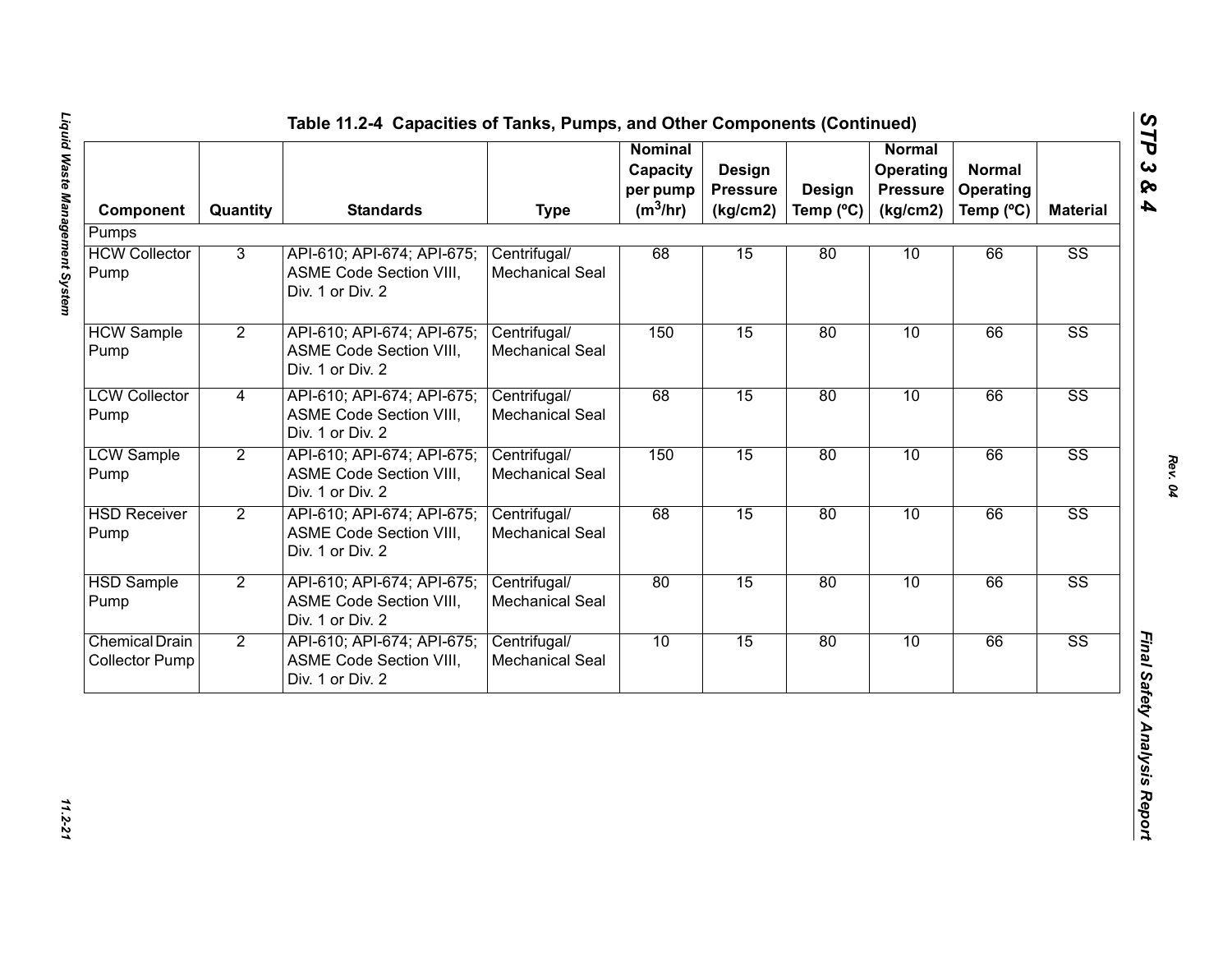| Component                                                                                                             | Quantity       | <b>Standards</b>                                                                                                                        | <b>Type</b>                    | <b>Nominal</b><br>Capacity<br>per unit<br>$(m^3/hr)$ | <b>Design</b><br><b>Pressure</b><br>(kg/cm2) | <b>Design</b><br>Temp $(^{\circ}C)$ | Normal<br>Operating<br><b>Pressure</b><br>(kg/cm2) | <b>Normal</b><br>Operating<br>Temp (°C) | <b>Material</b>        |
|-----------------------------------------------------------------------------------------------------------------------|----------------|-----------------------------------------------------------------------------------------------------------------------------------------|--------------------------------|------------------------------------------------------|----------------------------------------------|-------------------------------------|----------------------------------------------------|-----------------------------------------|------------------------|
| <b>LWMS Mobile System for LCW Processing</b>                                                                          |                |                                                                                                                                         |                                |                                                      |                                              |                                     |                                                    |                                         |                        |
| <b>LCW Filter</b>                                                                                                     |                | API-620, ASME Code<br>BPVC Div. 1 or Div 2 <sup>b</sup>                                                                                 | <b>Charcoal Filter</b>         | 34                                                   | 15                                           | 80                                  | 10                                                 | 66                                      | SS <sup>c</sup>        |
| <b>LCW Filter</b>                                                                                                     | 1              | API-620, ASME Code<br>BPVC Div. 1 or Div 2 <sup>b</sup>                                                                                 | <b>Membrane Filter</b>         | 34                                                   | 15                                           | 80                                  | 10                                                 | 66                                      | SS <sup>c</sup>        |
| <b>LCW Reverse</b><br>Osmosis Unit                                                                                    | $\mathbf{1}$   | API-620, ASME Code<br>BPVC Div. 1 or Div 2 <sup>b</sup>                                                                                 | 2 Pass Reverse<br>Osmosis Unit | 34                                                   | variable                                     | 80                                  | variable                                           | 66                                      | SS <sup>c</sup>        |
| <b>LCW</b><br>Demineralizer                                                                                           | $\overline{2}$ | API-620, ASME Code<br>BPVC Div. 1 or Div 2 <sup>b</sup>                                                                                 | <b>Mixed Bed Type</b>          | 34                                                   | 15                                           | 80                                  | 10                                                 | 66                                      | SS <sup>c</sup>        |
| <b>LWMS Mobile System for HCW Processing</b>                                                                          |                |                                                                                                                                         |                                |                                                      |                                              |                                     |                                                    |                                         |                        |
| <b>HCW Filter</b>                                                                                                     |                | API-620, ASME Code<br>BPVC Div. 1 or Div 2 <sup>b</sup>                                                                                 | <b>Charcoal Filter</b>         | 34                                                   | 15                                           | 80                                  | 10                                                 | 66                                      | SS <sup>c</sup>        |
| <b>HCW Filter</b>                                                                                                     | $\mathbf{1}$   | API-620, ASME Code<br>BPVC Div. 1 or Div 2 <sup>b</sup>                                                                                 | <b>Membrane Filter</b>         | 34                                                   | 15                                           | 80                                  | 10                                                 | 66                                      | $SS^a$                 |
| <b>HCW Reverse</b><br>Osmosis Unit                                                                                    | $\mathbf{1}$   | API-620, ASME Code<br>BPVC Div. 1 or Div 2 <sup>b</sup>                                                                                 | 2 Pass Reverse<br>Osmosis Unit | 34                                                   | variable                                     | 80                                  | variable                                           | 66                                      | SS <sup>c</sup>        |
| <b>HCW</b><br>Demineralizer                                                                                           | $\overline{2}$ | API-620, ASME Code<br>BPVC Div. 1 or Div 2 <sup>b</sup>                                                                                 | <b>Mixed Bed Type</b>          | 34                                                   | 15                                           | 80                                  | 10                                                 | 66                                      | SS <sup>c</sup>        |
| <b>Strainers</b>                                                                                                      |                |                                                                                                                                         |                                |                                                      |                                              |                                     |                                                    |                                         |                        |
| <b>HSD Strainer</b>                                                                                                   | $\overline{2}$ | ANSI/ASME B31.1 (same<br>as piping)                                                                                                     | <b>Inline Strainers</b>        | 34                                                   | 15                                           | 80                                  | 10                                                 | 66                                      | $\overline{\text{SS}}$ |
| Notes:<br>(a) Nominal capacity refers to the batch capacity<br>(b) For vessel design<br>Vessel material<br>(c)<br>(d) |                | When processing through the LWMS Mobile Units and HSD strainers, the remainder of the flow is recycled to the subsystem collector tank. |                                |                                                      |                                              |                                     |                                                    |                                         |                        |

Liquid Waste Management System

*Liquid Waste Management System*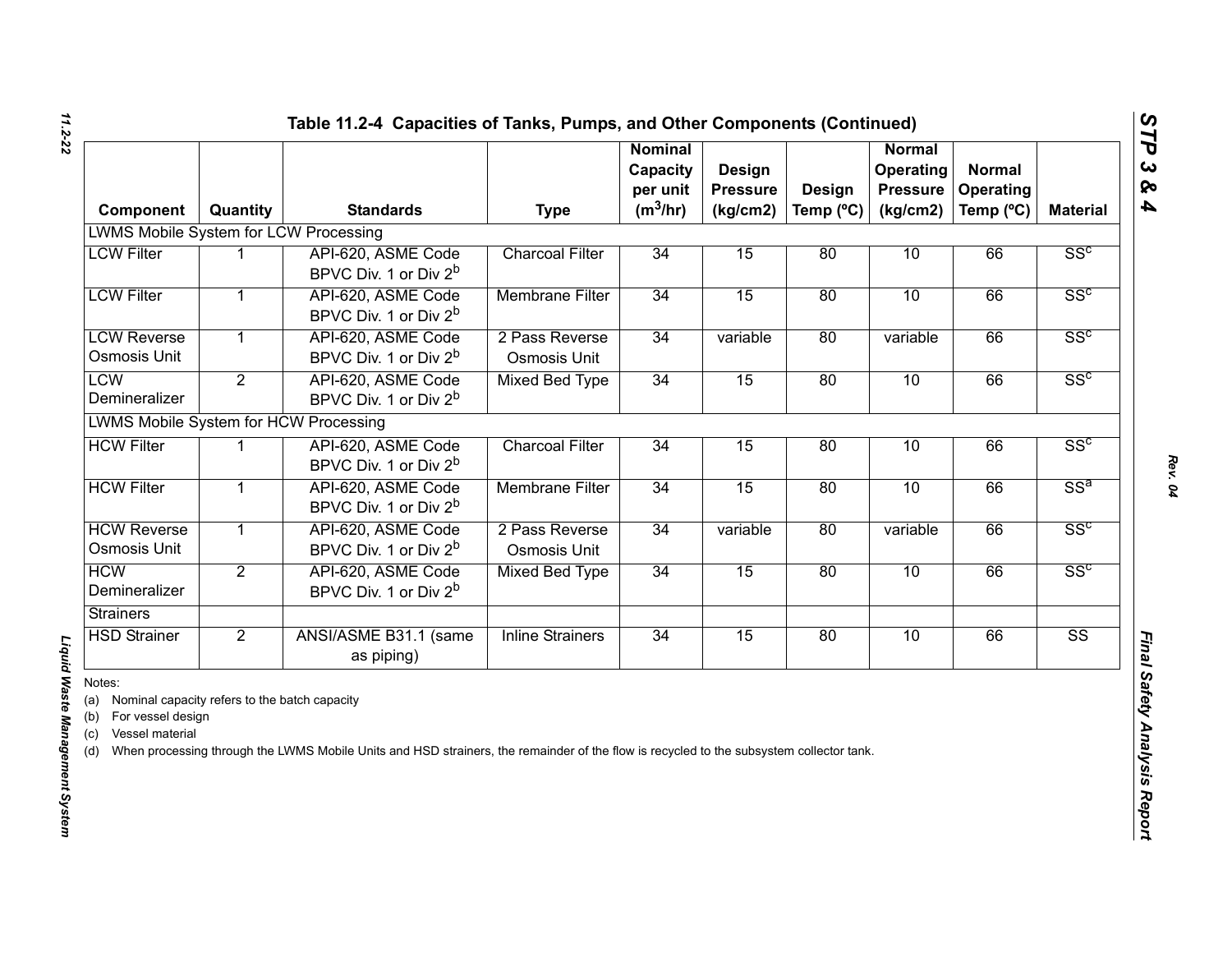| Subsystems*                                                               | <b>Filter</b> | <b>Reverse Osmosis</b> | Ion-Exchanger | <b>Total DF</b> |
|---------------------------------------------------------------------------|---------------|------------------------|---------------|-----------------|
| Equipment (low conductivity)                                              |               |                        |               |                 |
| Drain Subsystem:                                                          |               |                        |               |                 |
| Halogens                                                                  | 1             | $10*$                  | $100(10)$ **  | 10,000          |
| Cs, Rb                                                                    | 1             | $10*$                  | $10(10)$ **   | 1,000           |
| Other nuclides                                                            | 1             | $10*$                  | $100(10)$ **  | 10,000          |
| Floor (high conductivity)                                                 |               |                        |               |                 |
| Drain Subsystem:                                                          |               |                        |               |                 |
| Halogens                                                                  | 1             | $10*$                  | $100(10)$ **  | 10,000          |
| Cs, Rb                                                                    | 1             | $10*$                  | $2(10)$ **    | 200             |
| Other nuclides                                                            | 1             | $10*$                  | $100(10)$ **  | 10,000          |
| A DF of 1 is used for tritium.                                            |               |                        |               |                 |
| Chemical Drain Subsystem:                                                 |               |                        |               |                 |
| Chemical drain is processed in high conductivity drain subsystem.         |               |                        |               |                 |
| Detergent Drain Subsystem:                                                |               |                        |               |                 |
| A DF of 1 is used for the detergent drain strainer for all radionuclides. |               |                        |               |                 |

|  | Table 11.2-5 Decontamination Factors* |  |
|--|---------------------------------------|--|
|--|---------------------------------------|--|

\* Radwaste processing equipment is designed to meet or exceed these decontamination factors.<br>\*\* From ANSI 55.6 -1993 July 16, 1993 American National Standard for Liquid Radioactive Waste

From ANSI 55.6 –1993, July 16, 1993, American National Standard for Liquid Radioactive Waste Processing System for Light Water Reactor Plants, (Reference 11.2-4), Table 8, Decontamination Factors. For two ion exchangers in series, the DF for the second unit is given in parentheses.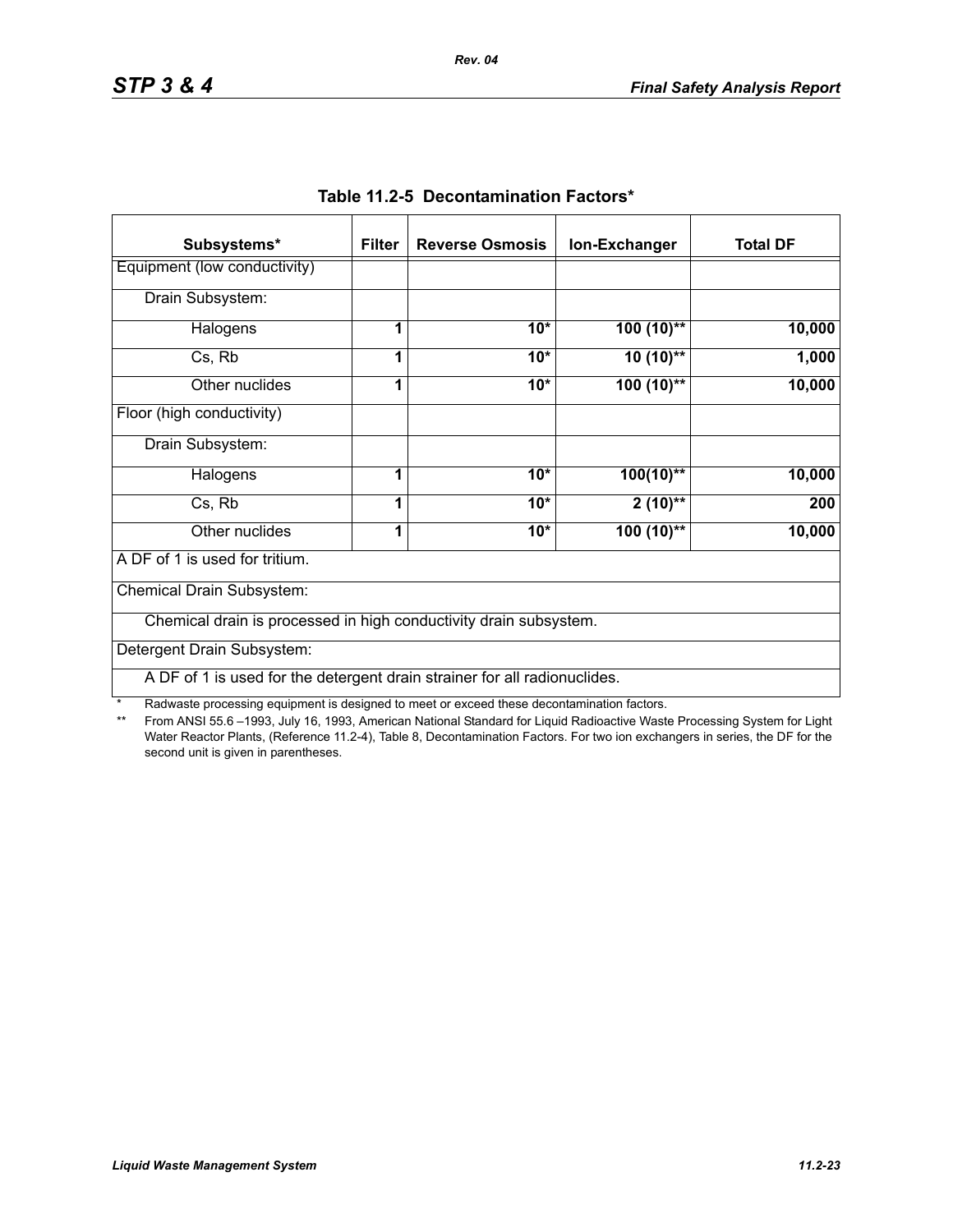| <b>Waste Generation Source</b>               | <b>Batch Volume</b> | <b>Normal</b>  | <b>Maximum</b>           | <b>Normal</b><br><b>Volume</b> | <b>Design Accident</b><br><b>Volume Primary</b> |                      | Volume in m <sup>3</sup> on Maximum Day<br>Refueling |
|----------------------------------------------|---------------------|----------------|--------------------------|--------------------------------|-------------------------------------------------|----------------------|------------------------------------------------------|
|                                              | (m <sup>3</sup> )   | Frequency      | <b>Frequency</b>         | $(m^3/d)$                      | Loop Leakage $(m^3)$                            | <b>Plant Startup</b> | <b>Water Cleanup</b>                                 |
| <b>Low Conductivity Wastes</b>               |                     |                |                          |                                |                                                 |                      |                                                      |
| <b>DW Equipment Drain</b>                    | $\blacksquare$      | $\blacksquare$ | $\blacksquare$           | 10                             | 110                                             | 10                   | 10                                                   |
| <b>R/B Equipment Drain</b>                   | $\overline{a}$      | $\blacksquare$ | $\overline{a}$           | 15                             | 15                                              | 15                   | $\overline{15}$                                      |
| <b>T/B Equipment Drain</b>                   | $\overline{a}$      | $\blacksquare$ | $\mathbf{r}$             | 15                             | 15                                              | 15                   | 15                                                   |
| <b>RW/B Equipment Drain</b>                  | L.                  |                |                          | $\overline{5}$                 | $\overline{5}$                                  | $\overline{5}$       | 5                                                    |
| <b>Upper Pool Drain</b>                      | $\overline{a}$      |                | $\blacksquare$           | $\blacksquare$                 | $\blacksquare$                                  |                      | 500                                                  |
| <b>CUW Backwash Receiving</b><br><b>Tank</b> | 35                  | 1/20           | 1                        | $\blacksquare$                 | 35                                              | 35                   | 35                                                   |
| CF Backwash Receiving Tank                   | 35                  | 3/34           | 3                        | $\sim$                         | 35                                              | $\overline{35}$      | 35                                                   |
| Others                                       | $\blacksquare$      |                |                          | 10                             |                                                 | 20                   |                                                      |
| <b>Total</b>                                 | $\overline{a}$      | $\mathbf{r}$   | $\sim$                   | 55                             | 215                                             | 135                  | 615                                                  |
| <b>High-Conductivity Wastes</b>              |                     |                |                          |                                |                                                 |                      |                                                      |
| <b>Floor Drain</b>                           |                     |                |                          |                                |                                                 |                      |                                                      |
| R/B Floor Drain                              |                     |                |                          | $\overline{5}$                 | 55                                              | $\overline{5}$       | 5                                                    |
| <b>T/B Floor Drain</b>                       | $\blacksquare$      | $\sim$         | $\blacksquare$           | $\overline{5}$                 | $\overline{5}$                                  | $\overline{5}$       | 5                                                    |
| <b>RW/B Floor Drain</b>                      |                     | $\sim$         | $\overline{\phantom{0}}$ | $\overline{3}$                 | $\overline{3}$                                  | 3                    | 3                                                    |
| <b>Equipment Displacement</b>                | $\blacksquare$      | $\blacksquare$ | $\sim$                   | $\blacksquare$                 | $\sim$                                          | $\overline{a}$       | 50                                                   |
| Subtotal                                     |                     | $\blacksquare$ | $\blacksquare$           | $\overline{13}$                | 63                                              | $\overline{13}$      | 63                                                   |
| <b>Chemical Drain Wastes</b>                 |                     |                |                          |                                |                                                 |                      |                                                      |
| <b>Hot Laboratory Chemical</b><br>Drain      | $\blacksquare$      | $\sim$         | $\overline{\phantom{0}}$ | $\overline{2}$                 | $\overline{2}$                                  | $\overline{2}$       | $\overline{2}$                                       |
| <b>Total</b>                                 | $\overline{a}$      | $\mathbf{r}$   | $\sim$                   | 15                             | 65                                              | 15                   | 65                                                   |
| <b>Detergent Wastes</b>                      |                     |                |                          |                                |                                                 |                      |                                                      |
| <b>Hot Shower Drain</b>                      | $\blacksquare$      | $\blacksquare$ | $\blacksquare$           | 3                              | $\blacksquare$                                  | 8                    |                                                      |
| <b>Laundry Drain</b>                         | $\mathbf{r}$        | $\blacksquare$ | $\blacksquare$           | $\mathbf 1$                    | $\blacksquare$                                  | 4                    |                                                      |
| <b>Total</b>                                 | $\blacksquare$      | $\sim$         | $\overline{\phantom{a}}$ | $\overline{4}$                 | $\blacksquare$                                  | $\overline{12}$      |                                                      |

*Liquid Waste Management System* 

Liquid Waste Management System

*STP 3 & 4*